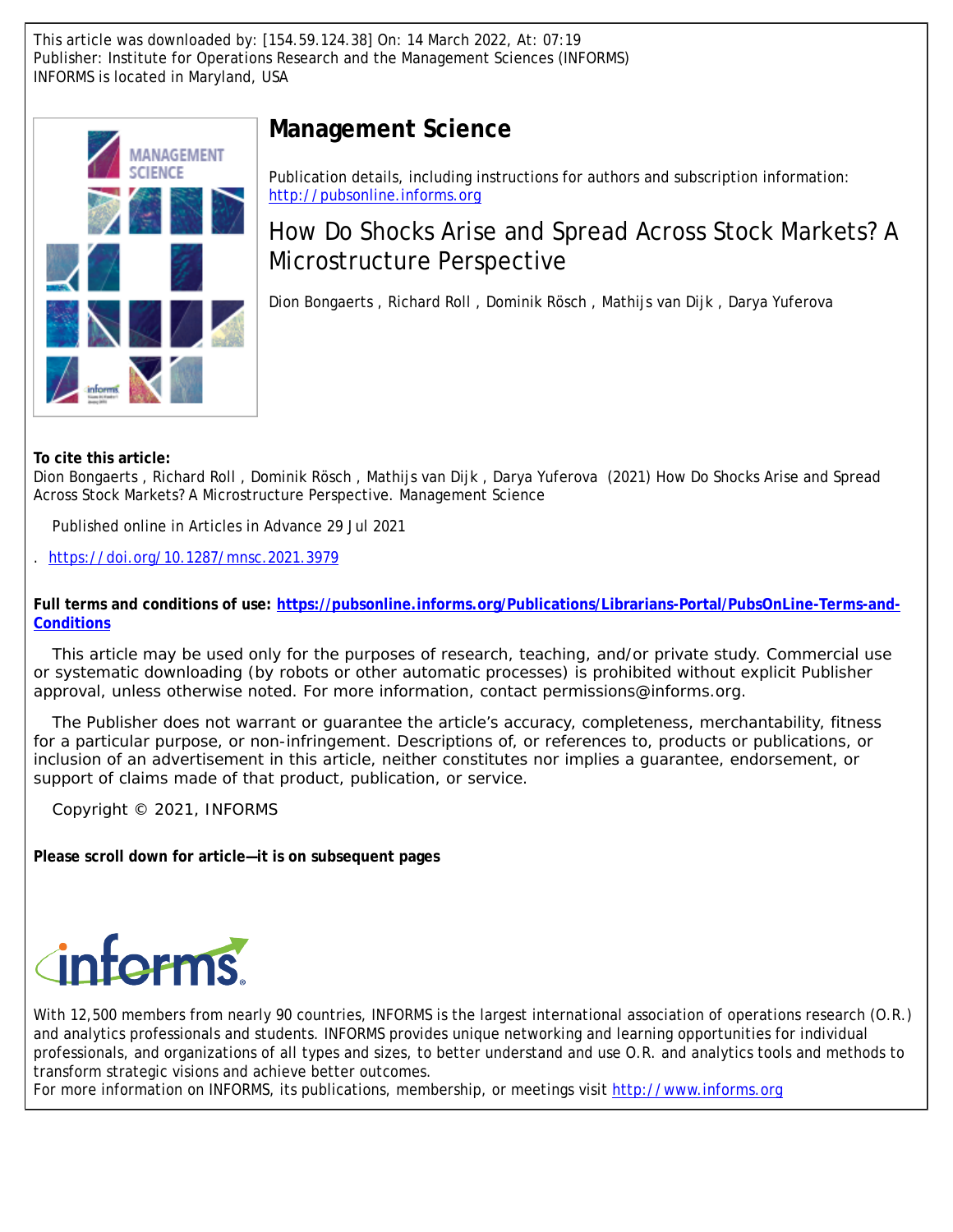# How Do Shocks Arise and Spread Across Stock Markets? A Microstructure Perspective

#### Dion Bongaerts,<sup>a</sup> Richard Roll,<sup>b</sup> Dominik Rösch,<sup>c</sup> Mathijs van Dijk,<sup>a</sup> Darya Yuferova<sup>d</sup>

<sup>a</sup> Finance Group, Rotterdam School of Management, Erasmus University, 3062 PA Rotterdam, Netherlands; <sup>b</sup>California Institute of Technology, Pasadena, California 91125; <sup>e</sup> State University of NewYork at Buffalo, Buffalo, New York 14260; <sup>d</sup>NHH Norwegian School of Economics, 5045 Bergen, Norway

Contact: [dbongaerts@rsm.nl](mailto:dbongaerts@rsm.nl), @ <https://orcid.org/0000-0001-9290-3642> (DB); [rroll@caltech.edu](mailto:rroll@caltech.edu) (RR); [drosch@buffalo.edu](mailto:drosch@buffalo.edu) (DR); [madijk@rsm.nl](mailto:madijk@rsm.nl), <https://orcid.org/0000-0003-3632-5766> (MvD); [darya.yuferova@nhh.no](mailto:darya.yuferova@nhh.no), <https://orcid.org/0000-0003-4757-3239> (DY)

| Received: February 6, 2019                                | <b>Abstract.</b> We study intraday, market-wide shocks to stock prices, market liquidity, and<br>trading activity on international stock markets and assess the relevance of recent theories<br>on "liquidity dry-ups" in explaining such shocks. Market-wide price shocks are prevalent<br>and large, with rapid spillovers across markets. However, price shocks are predominantly driv-<br>en by information; they do not revert and are often associated with macroeconomic news. Fur-<br>thermore, liquidity shocks are typically isolated and transitory. Overall, we find little evidence<br>for liquidity effects fomenting price shocks or non-fundamental contagion, nor for alternative<br>explanations. Market-wide liquidity dry-ups are thus of little concern to international investors.<br>History: Accepted by Karl Diether, finance.<br><b>Funding:</b> This work was supported by Nederlandse Organisatie voor Wetenschappelijk Onderzoek<br>[Vidi Grant 452-08-012]. M. van Dijk gratefully acknowledges financial support from the Vereniging<br>Trustfonds Erasmus Universiteit Rotterdam. This work was carried out on the national e-infrastruc-<br>ture with the support of SURF Foundation.<br><b>Supplemental Material:</b> The online appendix is available at https://doi.org/10.1287/mnsc.2021.3979. |  |  |  |  |  |  |
|-----------------------------------------------------------|-------------------------------------------------------------------------------------------------------------------------------------------------------------------------------------------------------------------------------------------------------------------------------------------------------------------------------------------------------------------------------------------------------------------------------------------------------------------------------------------------------------------------------------------------------------------------------------------------------------------------------------------------------------------------------------------------------------------------------------------------------------------------------------------------------------------------------------------------------------------------------------------------------------------------------------------------------------------------------------------------------------------------------------------------------------------------------------------------------------------------------------------------------------------------------------------------------------------------------------------------------------------------------------------------------------------------------------|--|--|--|--|--|--|
| <b>Revised: July 17, 2020</b>                             |                                                                                                                                                                                                                                                                                                                                                                                                                                                                                                                                                                                                                                                                                                                                                                                                                                                                                                                                                                                                                                                                                                                                                                                                                                                                                                                                     |  |  |  |  |  |  |
| Accepted: December 4, 2020                                |                                                                                                                                                                                                                                                                                                                                                                                                                                                                                                                                                                                                                                                                                                                                                                                                                                                                                                                                                                                                                                                                                                                                                                                                                                                                                                                                     |  |  |  |  |  |  |
| Published Online in Articles in Advance:<br>July 29, 2021 |                                                                                                                                                                                                                                                                                                                                                                                                                                                                                                                                                                                                                                                                                                                                                                                                                                                                                                                                                                                                                                                                                                                                                                                                                                                                                                                                     |  |  |  |  |  |  |
| https://doi.org/10.1287/mnsc.2021.3979                    |                                                                                                                                                                                                                                                                                                                                                                                                                                                                                                                                                                                                                                                                                                                                                                                                                                                                                                                                                                                                                                                                                                                                                                                                                                                                                                                                     |  |  |  |  |  |  |
| Copyright: © 2021 INFORMS                                 |                                                                                                                                                                                                                                                                                                                                                                                                                                                                                                                                                                                                                                                                                                                                                                                                                                                                                                                                                                                                                                                                                                                                                                                                                                                                                                                                     |  |  |  |  |  |  |
|                                                           |                                                                                                                                                                                                                                                                                                                                                                                                                                                                                                                                                                                                                                                                                                                                                                                                                                                                                                                                                                                                                                                                                                                                                                                                                                                                                                                                     |  |  |  |  |  |  |
|                                                           |                                                                                                                                                                                                                                                                                                                                                                                                                                                                                                                                                                                                                                                                                                                                                                                                                                                                                                                                                                                                                                                                                                                                                                                                                                                                                                                                     |  |  |  |  |  |  |
|                                                           |                                                                                                                                                                                                                                                                                                                                                                                                                                                                                                                                                                                                                                                                                                                                                                                                                                                                                                                                                                                                                                                                                                                                                                                                                                                                                                                                     |  |  |  |  |  |  |
|                                                           | Keywords: financial market shocks • liquidity dry-ups • spillovers across international stock markets • information •                                                                                                                                                                                                                                                                                                                                                                                                                                                                                                                                                                                                                                                                                                                                                                                                                                                                                                                                                                                                                                                                                                                                                                                                               |  |  |  |  |  |  |

international diversification

# 1. Introduction

It is well known that stock markets occasionally exhibit sudden, market-wide price shocks (Jarrow and Rosenfeld [1984](#page-18-0)) that can also spillover to other markets, even at high frequencies. $<sup>1</sup>$  $<sup>1</sup>$  $<sup>1</sup>$  However, the channels</sup> through which such shocks arise and spread across markets are still not well understood. A growing body of theoretical research points at an important role for market liquidity. In classical models (Stoll [1978](#page-19-0), Kyle [1985\)](#page-18-0), prices can temporarily deviate from fundamental value because of illiquidity, but these deviations dissipate as information asymmetry is resolved or inventory concerns are relieved.

In contrast, more recent models feature feedback loops in which even small information or liquidity shocks can lead to "sudden market-wide evaporation of liquidity," "liquidity black holes," or "liquidity dryups" and result in significant liquidity-driven deviations of prices from fundamentals and spillovers to other markets. Morris and Shin [\(2004\)](#page-19-0) and Bernardo and Welch [\(2004\)](#page-18-0) model how such feedback loops can arise because of the loss limits of short-horizon traders, financial market runs, and margin calls. Spillovers to other markets can result when investors hold positions in multiple markets. Cespa and Foucault ([2014](#page-18-0)) show how feedback loops driven by cross-asset learning can lead to non-fundamental contagion across markets. These three papers all cite specific real-life incidences of large, intraday, market-wide stock price shocks to motivate the feedback loops in their models, suggesting that they can arise at high frequencies and can have market-wide effects.

Our purpose is to assess the relevance of theories on liquidity dry-ups in explaining how sudden intraday market-wide price shocks arise and spread across international stock markets. We focus on such shocks in particular because both investors and regulators should be concerned about the possibility of sudden liquidity-driven price shocks at the market-level that cannot be diversified and could have systemic effects.

Our main alternative hypothesis to the liquidity dryup channel is that sudden market-wide price shocks are driven by information and that spillovers across markets reflect economic news that is relevant for multiple markets (King and Wadhwani [1990](#page-18-0)). The liquidity dry-up and information channels are not mutually exclusive, and other channels may also be at play. Furthermore, liquidity dry-ups are difficult to study empirically because the trading behavior of different market participants is typically not directly observable.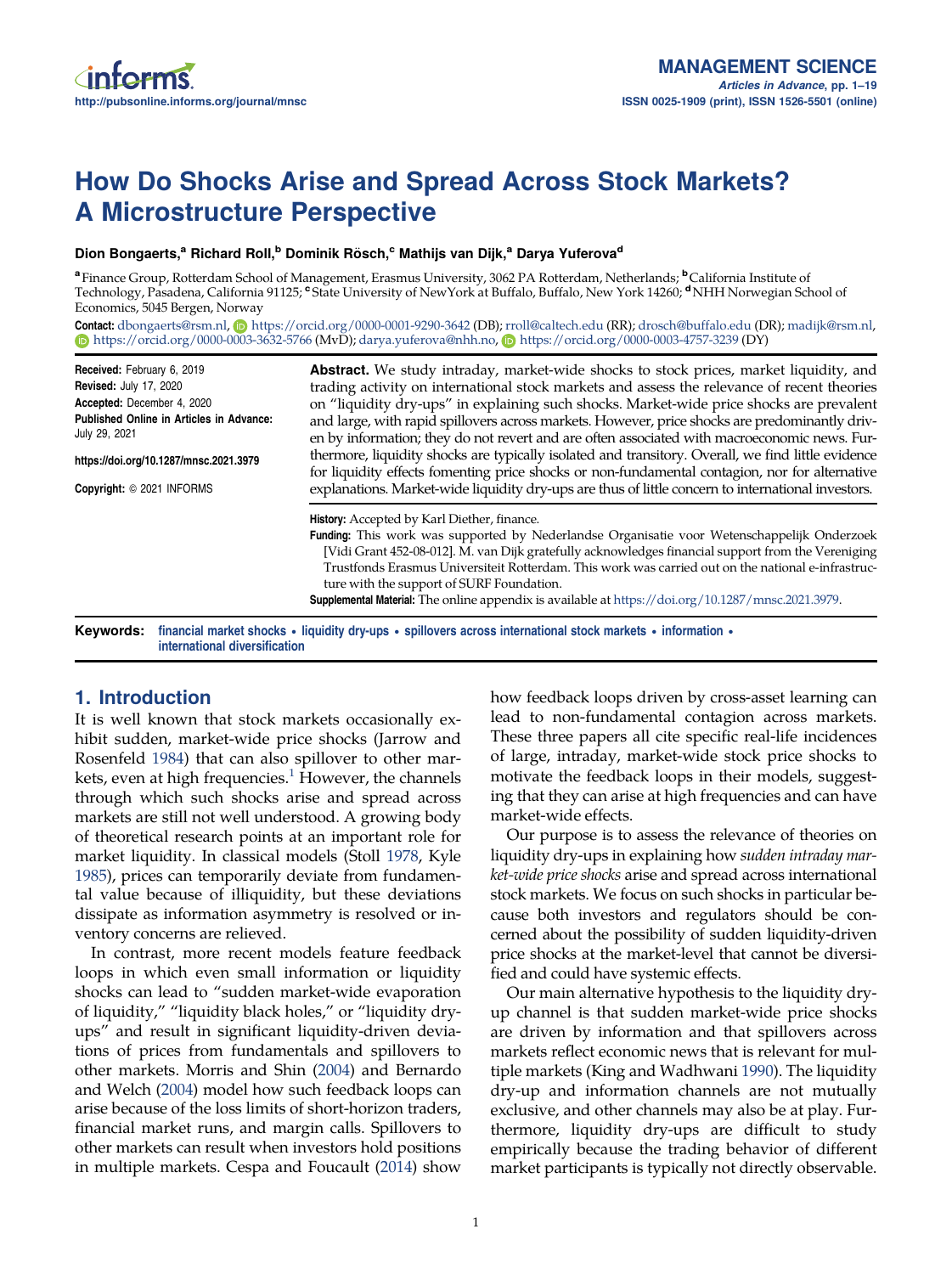Although our tests of the liquidity dry-up channel are thus indirect, our battery of empirical analyses using detailed microstructure data on international stock markets suggest that the role of liquidity dry-ups in explaining sudden, market-wide price shocks is limited vis-a-vis other channels. `

We use global tick-by-tick trade and quote data for individual stocks from the Thomson Reuters Tick History (TRTH) database to construct high-frequency time-series of market-wide stock returns (based on midquotes), liquidity (quoted spreads), and trading activity (order imbalance or OIB) for 12 stock markets over 1996–2011. We include both developed and emerging markets in three regions: America (Brazil, Canada, Mexico, United States), Asia (Hong Kong, India, Japan, Malaysia), and Europe/ Africa (France, Germany, South Africa, United Kingdom).

To identify sudden intraday market-wide shocks to stock prices, liquidity, and trading activity, we use the jump measure of Barndorff-Nielsen and Shephard [\(2006\)](#page-18-0), which is a statistical nonparametric method to test for jumps in a time-series. We thus construct time series of market-wide jumps in prices, liquidity, and trading activity for each market over 1996–2011 (using more than 5 billion individual stock transactions and 27 billion quote updates).

Our microstructure perspective involves analyzing how shocks arise and spread across markets at a much higher frequency than prior studies: 5-minute, 15-minute, and 1-hour intervals within the trading day. Most studies to date (see endnote 1) study financial market linkages at daily or even lower frequencies. However, a relatively low-frequency approach could miss shocks and spillovers at higher frequencies (which have become more relevant in today's fast-paced markets) and could fail to uncover intraday patterns in liquidity and/ or trading activity that help to explain price shocks within and across markets.

We find that intraday jumps in prices, spreads, and OIB are frequent and large in magnitude (around four to seven jump-free standard deviations) in all markets/regions in our sample. We present four broad types of evidence to examine the channels through which sudden intraday market-wide price shocks arise and spread across markets.

First, we find little evidence that jumps in prices are accompanied by jumps in liquidity, which is an initial indication that liquidity dry-ups may not play a central role in how market-wide price jumps arise. We do find that some price jumps are contemporaneously associated with jumps in OIB. Such a pattern may reflect mechanical effects in which large market orders, for example, with an informed, speculative motive, eat into the order book and thereby make prices move.

Second, we look into economic news events as a potential source of price jumps, which is challenging given the plethora of potentially relevant news events, the potential anticipation of news, and the difficulty in measuring news. Nonetheless, we find that a substantial fraction of the jumps in prices occur specifically around macro announcements, especially in European markets for which many U.S. macro announcements occur within the opening hours. Although this finding points to news as an important source of price jumps, it does not rule out liquidity feedback effects, which could even be triggered by news.

Third, we therefore study the behavior of prices, liquidity, and trading activity around price jumps. We find that the vast majority of price jumps represent immediate and permanent shocks to prices, which is most consistent with the information channel. Furthermore, around both negative and positive price jumps, spreads tend to increase slightly, followed by subsequent reversal, and there is a clear, once-off spike in OIB in the same direction as the price jump. There is little indication of feedback effects in which shocks to prices, liquidity, and trading activity are self-reinforcing (even for the small fraction of price jumps that do exhibit subsequent reversals). Rather, these patterns seem consistent with mechanical effects resulting from slow replenishment of order books, for example, because of a temporary increase in adverse selection costs and/or inventory risk around the arrival of economic news.

Fourth, we test a number of hypotheses on specific channels through which price shocks can arise and spread across markets (detailed in Section [2.1\)](#page-3-0) using intraday and daily logit models to explain the occurrence of negative price jumps in particular. We find that, although negative price jumps can spillover across markets at high frequencies, the link with liquidity jumps is weak at best. Moreover, we find no evidence that shocks in liquidity and OIB trigger subsequent shocks in prices. In our daily logits, we include additional proxies to identify potential liquidity feedback channels. We find no evidence that negative price jumps can be explained by funding constraints of liquidity providers, which feature as a key channel for liquidity feedback loops in some recent theories (Brunnermeier and Pedersen [2009\)](#page-18-0). Also, although negative contemporaneous OIB jumps do have explanatory power for negative price jumps, proxies for market runs (passive mutual fund flows) and hedging-induced positive feedback trading (at-the-money option volume) do not show up significantly. We do find some indication of a (non–liquidity-related) sentiment channel as measured by salient price boundaries. In all specifications, negative macro announcements as a proxy for the information channel shows up as an important determinant of negative price jumps.

Overall, our results suggest that liquidity dry-ups do not play a major role in explaining how sudden, intraday, market-wide price shocks arise and spread across international stock markets. Although liquidity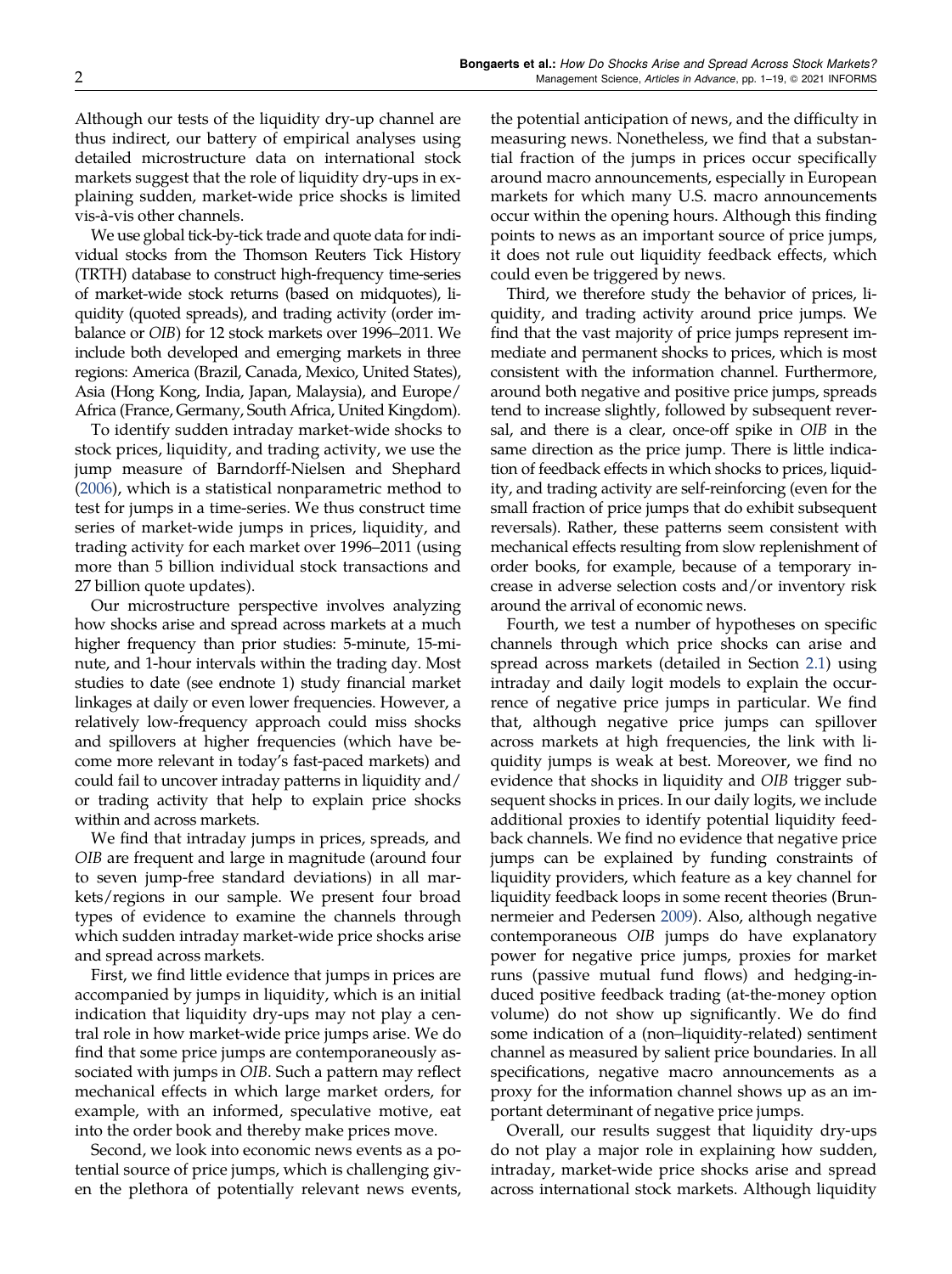<span id="page-3-0"></span>dry-ups may be relevant at lower frequencies, in other asset classes, or for individual securities, our findings alleviate concerns by investors and regulators about the role of liquidity dry-ups in fomenting sudden intraday market-wide stock market shocks and nonfundamental contagion.

Our study contributes to the literature on financial market contagion cited in endnote 1. Some studies specifically examine the role of investor flows in the international transmission of price shocks at relatively low frequencies (Boyer et al. [2006](#page-18-0), Jotikasthira et al. [2012\)](#page-18-0). However, to the best of our knowledge, we are the first to assess the role of liquidity dry-ups in understanding of how sudden intraday market-wide price shocks arise and spread across international stock markets and to jointly study intraday shocks to prices, liquidity, and trading activity to this end.

We also add to the literature on jumps in stock prices (Bollerslev et al. [2008](#page-18-0), Lee [2012](#page-19-0), Boudt and Petitjean [2014\)](#page-18-0). Although several papers study price jumps around news announcements, and some analyze the behavior of liquidity around these announcements, we add to this body of research in several ways. First, these papers neither study liquidity dry-ups nor spillovers across markets. Second, they do not examine what fraction of price jumps are associated with liquidity jumps. Third, we broaden the scope of the analysis by analyzing market-wide shocks (as opposed to shocks to individual securities) in stock markets in 12 countries (as opposed to the United States only).

Furthermore, we contribute to the literature on commonality in liquidity and trading activity (Chordia et al. [2000](#page-18-0), Cremers and Mei [2007](#page-18-0), Brockman et al. [2009,](#page-18-0) Karolyi et al. [2012](#page-18-0)). This literature examines the general degree of comovement in the (daily or weekly) liquidity and trading activity of individual stocks. We add to this literature by investigating whether large, intraday, market-wide shocks to liquidity and trading activity exhibit comovement across stock markets around the world and thus whether investors and regulators should be concerned about the systemic nature of such sudden, potentially disruptive shocks.

# 2. Hypotheses, Data, and Methods

In our analyses, we aim to distinguish between an information channel and a liquidity feedback channel. However, these channels are hard to identify and disentangle empirically. A complicating factor is that even in the absence of a liquidity feedback channel, large price shocks can be associated with changes in liquidity and OIB for purely mechanical reasons. To sharpen our identification of liquidity feedback channels, we therefore develop specific hypotheses in the next section that allow us to differentiate between mechanical effects and liquidity feedback effects.

#### 2.1. Hypotheses

In this section, we explore the different channels through which liquidity and price shocks could be related. We classify such effects into two possible types. The first type involves mechanical effects that arise from the organization of markets, and in particular the use of order books and the existence of demand and supply schedules of liquidity providers. The second type involves feedback loops that can lead to liquidity dry-ups.

Mechanical effects can occur as a result of a shock to OIB, for example because of a large order. A large order likely consumes all depth at the best quote level in a limit order book and may even deplete depth at other quote levels. Typically, it takes some time for the order book to replenish. As a result, (midquote) prices promptly move in the direction of the order and quoted spreads increase in a mechanical way. Such effects are contemporaneous, may occur for both informed and uninformed orders, and do not set off any trading triggers by other market participants. Hence, OIB is expected to revert quickly and quoted spreads will also revert as the order book replenishes. If the order was uninformed, prices will revert. If the order was informed, the price change is permanent.

Liquidity and price shocks can also be related through (positive) feedback effects. Although these feedback effects can be triggered by news, their defining feature is that they give rise to one-sided markets and that a lack of liquidity is instrumental in inciting such one-sidedness. Importantly, these positive feedback effects lead to persistent order imbalances and price changes with positive serial correlations as the initial orders and their associated (mechanical) price effects trigger additional orders in the same direction.

Recent theories describe how liquidity dry-ups can arise as a result of such feedback loops. For example, traders with short horizons can be induced to sell when they get close to their (daily) loss limits, which leads to downward pressure on asset prices and further selling (Morris and Shin [2004](#page-19-0)). Alternatively, the fear of future shocks to market liquidity can create the financial market equivalent of a bank run, such that prices and liquidity both rapidly deteriorate (Bernardo and Welch [2004\)](#page-18-0). Such feedback loops can spillover to other markets if investors hold positions in multiple markets (Bernardo and Welch [2004](#page-18-0)) or through crossasset learning about correlated fundamentals by liquidity providers (Cespa and Foucault [2014](#page-18-0)).

Specific real-life examples of situations in which such feedback loops can arise include stop loss strategies, technical analysis (in particular trend following), hedging of short positions in options (Hull [2018,](#page-18-0) p. 554), portfolio insurance (Leland and Rubinstein [1981](#page-19-0)), margin calls (Gârleanu and Pedersen [2011](#page-18-0)), funding liquidity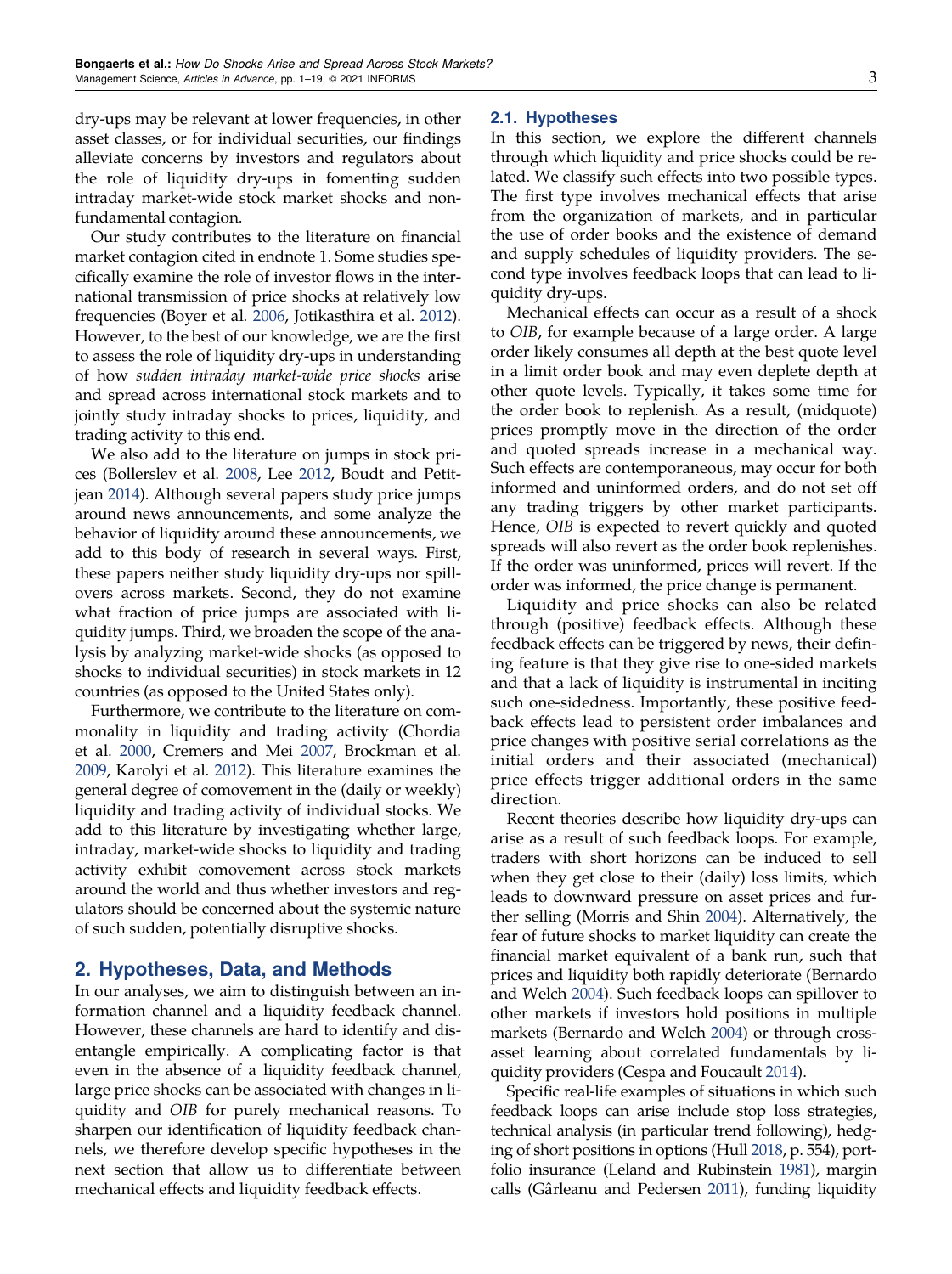<span id="page-4-0"></span>spirals (Brunnermeier and Pedersen [2009](#page-18-0)), behavioral feedback effects (Bhattacharya et al. [2012\)](#page-18-0), and in general any situation in which "traders face constraints on their behavior that shorten their decision horizons" (Morris and Shin [2004](#page-19-0), p. 2).

These various channels may interact in a myriad of ways, so it is not easy to point to the exact source of any particular financial market shock. To shed light on the relative importance of the liquidity feedback channels in explaining how price shocks arise and spread across markets, we assess the following hypotheses:

## Hypotheses Consistent with Both Mechanical and Feedback Effects

Hypothesis 1. Price shocks are contemporaneously related to positive quoted spread shocks and to same-sign OIB shocks.

Hypothesis 2. Shocks to prices, spreads, and OIB are related across markets (spillovers because of common information or multimarket runs).

Hypothesis 3. Price shocks are associated with economic news events (information channel, but could trigger feedback loops).

### Hypotheses Only Consistent with Mechanical Effects

Hypothesis 4. Price shocks are immediate and permanent (information channel).

Hypothesis 5. Shocks to OIB and quoted spreads around price shocks revert quickly (no positive feedback).

#### Hypothesis Only Consistent with Feedback Effects

Hypothesis 6. Shocks to prices, spreads, and OIB are intertemporally related to themselves and each other (liquidity feedback effects).

## Hypotheses Consistent with Specific Feedback **Effects**

**Hypothesis 7.** Price shocks are associated with poor funding liquidity conditions (funding liquidity spirals).

**Hypothesis 8.** Price shocks are associated with large flows in (passive) mutual funds (market runs).

Hypothesis 9. Price shocks are associated with salient price boundaries (behavioral feedback effects).

Hypothesis 10. Price shocks are associated with large demands to dynamically delta hedge derivative positions with negative gammas such as short positions in plain-vanilla options (feedback effects because of hedging).

In the next sections, we proceed to discuss the data, variables, and methods we used to test these hypotheses.

## 2.2. Sample, Data Sources, and Variable **Definitions**

We obtain intraday data on trades and quotes (and their respective sizes) from the TRTH database, which includes global tick-by-tick data for trades and best bid-offer quotes stamped to the millisecond.<sup>[2](#page-17-0)</sup> To obtain a sample that is representative of global stock markets but still manageable in light of the vast size of the global tick-by-tick data, we pick four countries (with different levels of development) from each of three regions classified based on their time zone: America (Brazil, Canada, Mexico, United States), Asia (Hong Kong, India, Japan, Malaysia), and Europe/Africa (France, Germany, South Africa, United Kingdom). We obtain the Reuters Instrumental Codes (RICs) for all common stocks that are traded on the major stock exchange (defined as the exchange that handles the majority of trading volume) in each of these countries from Datastream and then collect the RICs for the subset of these stocks that were part of the main local market index at some point during 1996–2011 from the TRTH Speedguide (see Appendix [A.1](#page-15-0)).<sup>3</sup> Following Rösch et al. ([2017](#page-19-0)), we apply extensive data filters to deal with outliers and trades and quotes outside of the daily trading hours (details are in Appendix [A.2](#page-16-0)). We refer to Online Appendix IA.1 for an overview of the sample and filters.

We first measure variables at the individual stock level and then aggregate to the market level, because we are interested in systemic market shocks. We carry out all of our analyses at the 5-minute, 15-minute, and 1-hour frequencies. Following Chordia et al. [\(2008\)](#page-18-0), we compute log returns in a particular interval based on midpoints between the quoted bid and ask prices (rather than based on the trade prices or on midquotes matched with the last trade in the interval) of individual stocks. Using midquotes avoids the bid-ask bounce in trade price returns and ensures that returns for every stock are computed over the same interval despite differences in trading frequency across stocks.

We use proportional quoted spreads (PQSPR) to measure market liquidity and order imbalance (OIB) to measure trading activity. $4$  We compute PQSPR based on quote data only, for the last best bid-offer (BBO) quote available for a given stock in a particular 5-minute, 15-minute, or 1-hour interval. To compute OIB, we need to determine whether a trade is buyer or seller initiated. We use the algorithm of Lee and Ready ([1991](#page-19-0)) to sign trades. We then compute the OIB of a given stock as the difference between buyer- and seller-initiated trading volume (in local currency) during the interval, scaled by the previous-month market capitalization of the stock (from Datastream).

We aggregate our three main variables to the market-level by taking the value-weighted average (using the previous-month market capitalization of the stock) of the stock-level returns, quoted spreads, and OIB.<sup>[5](#page-17-0)</sup>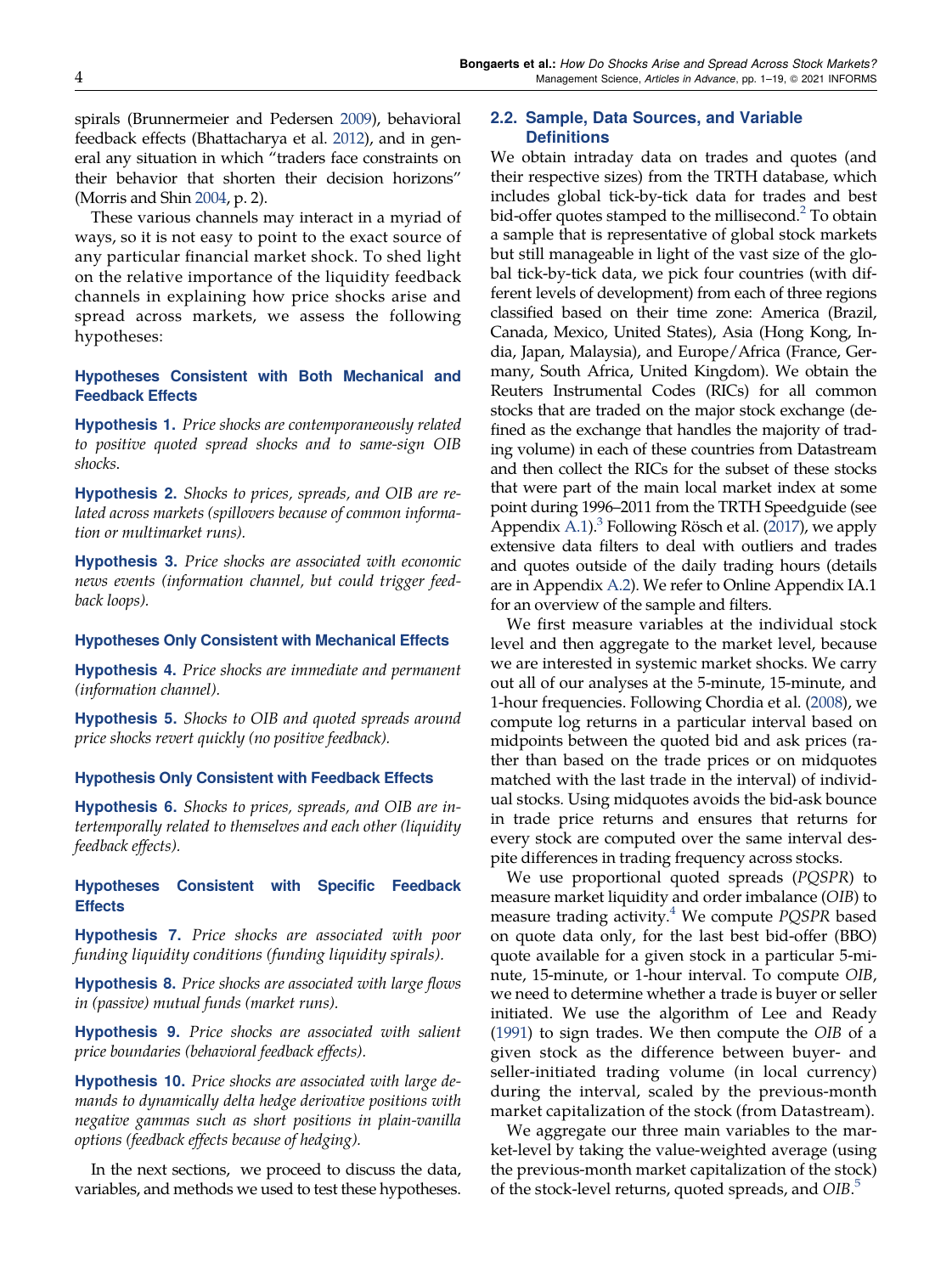#### 2.3. Jump Measure (BNS)

There is a plethora of different methods to study financial market shocks.<sup>6</sup> We follow Pukthuanthong and Roll [\(2015](#page-19-0)) and use a statistical jump measure to identify a financial market shock. Advantages of this approach are that it adheres closely to the intuitive view of a financial market shock as a discontinuous event in an otherwise continuous time series, that it does not require arbitrary definitions of extreme events, and that it is relatively straightforward to compute and does not require the estimation of a large number of parameters. Furthermore, it can pinpoint the particular interval when the shock occurs. Potential disadvantages are that on volatile days it may not classify observations as jumps that could be regarded as extreme under different methods and, similarly, it may not identify "clumps"— series of changes in the variables of interest that may accumulate to a large change. To mitigate the latter concern, we analyze jumps at different frequencies within the day.

We use the jump measure proposed by Barndorff-Nielsen and Shephard ([2006\)](#page-18-0) (BNS), which is based on the ratio of scaled bipower (continuous) variation to realized (squared) variation and is "by far the most developed and widely applied of the different [jump] methods" to identify intraday jumps (Bollerslev et al. [2008](#page-18-0), p. 239) and the best jump measure in the simulations of Pukthuanthong and Roll  $(2015)$  $(2015)$ . For example, for identifying jumps in price, the BNS measure boils down to the ratio of  $r_t^2$  to  $|r_t r_{t-1}|$ , where  $r_t$  is the return over interval *t*. Intuitively, jumps affect  $r_t^2$ , but not  $|r_t r_{t-1}|$  (assuming jumps are serially uncorrelated). By contrast, the variance of the continuous part affects both  $r_t^2$  and  $|r_t r_{t-1}|$  similarly (up to a scalar multiplication).

Under the null hypothesis of no jumps, the BNS measure follows a standard normal distribution, so statistical significance can be determined based on standard normal critical values. The usual tradeoff between type I and type II errors is especially relevant in our setting. In particular, we are concerned about incorrectly classifying "normal" observations as jumps. To limit the type I error, we use a 0.1% significance level (instead of the common 10%, 5%, or 1% thresholds). For the 5-minute frequency, we identify a day as a day with a jump if the BNS measure is below the 0.1% percentile of the standard normal distribution. Subsequently, we follow the sequential jump detection algorithm of Andersen et al. [\(2010\)](#page-18-0) to infer the exact interval in which the jump occurs on that day. We refer to Appendix [B](#page-16-0) for a detailed discussion of our implementation of the BNS jump statistic at the 5-minute, 15-minute, and 1-hour frequencies.<sup>8</sup>

## 3. Empirical Results

This section first presents summary statistics of the market-level returns, liquidity (PQSPR), and trading activity (OIB), as well as of the BNS jump measures for each of these variables (Section 3.1). Then, we present four broad types of evidence to assess the hypotheses outlined in Section [2.1](#page-3-0). In Section [3.2,](#page-6-0) we study how jumps in prices, PQSPR, and OIB are related both within and across markets. In Section [3.3](#page-9-0), we explore whether price jumps are associated with economic news events. In Section [3.4](#page-10-0), we examine the behavior of prices, liquidity, and trading activity around price jumps. In Section [3.5](#page-11-0), we jointly test multiple hypotheses in a (logit) regression framework.

#### 3.1. Summary Statistics

Table [1](#page-6-0) shows the mean and standard deviation of the 5 minute, 15-minute, and 1-hour value-weighted returns, value-weighted proportional quoted spreads (PQSPR), and value-weighted order imbalance (OIB) for the 12 markets in our sample. To conserve space, we present these summary statistics as the equally weighted average across the markets within each region (America, Asia, Europe/Africa) and across all 12 countries (World). The results for individual countries are available in Online Appendix IA.2.

For all regions, the mean 5-minute, 15-minute, and 1 hour returns are slightly negative, because we include the 2007–2009 global financial crisis and exclude overnight returns (Berkman et al. [2012](#page-18-0) show that intraday returns tend to be lower than overnight returns), whereas the median returns are slightly positive. For 5-minute frequency, the mean (median) PQSPR across all 12 markets is around 0.32% (0.25%) for all frequencies, with a standard deviation of around 0.22%. The mean (median) OIB is also slightly negative (positive) over our sample, with a large standard deviation. The final row of Table [1](#page-6-0) shows the number of intervals for which the various variables can be computed for each market. The total number of 5 minute intervals across all markets is 2,846,390 (or on average around 237,000 per market), with proportionally smaller numbers for the lower frequencies.

Panel A of Table [2](#page-7-0) shows the total number of 5 minute, 15-minute, and 1-hour intervals with significant jumps across variables and regions. Positive (POS) and negative (NEG) jumps are reported separately. We observe a substantial number of jumps in prices, PQSPR, and OIB. Aggregated across all 12 markets, there are 2,490 (2,277) positive (negative) 5-minute jumps in prices; 946 (894) positive (negative) 5-minute jumps in PQSPR; and 2,824 (2,699) positive (negative) 5-minute jumps in OIB. Jumps in these variables occur much more often than under the no jumps assumption for all markets in the sample, also at the lower frequencies.<sup>9</sup>

Panel B of Table [2](#page-7-0) presents summary statistics (means and standard deviations) of the magnitudes of the 5-minute, 15-minute, and 1-hour market-wide jumps in prices, PQSPR, and OIB aggregated by region. As a consistent measure of the magnitude of jumps across the different variables and markets, we use the number of "jump-free standard deviations" or the square root of the scaled bipower variation (which measures the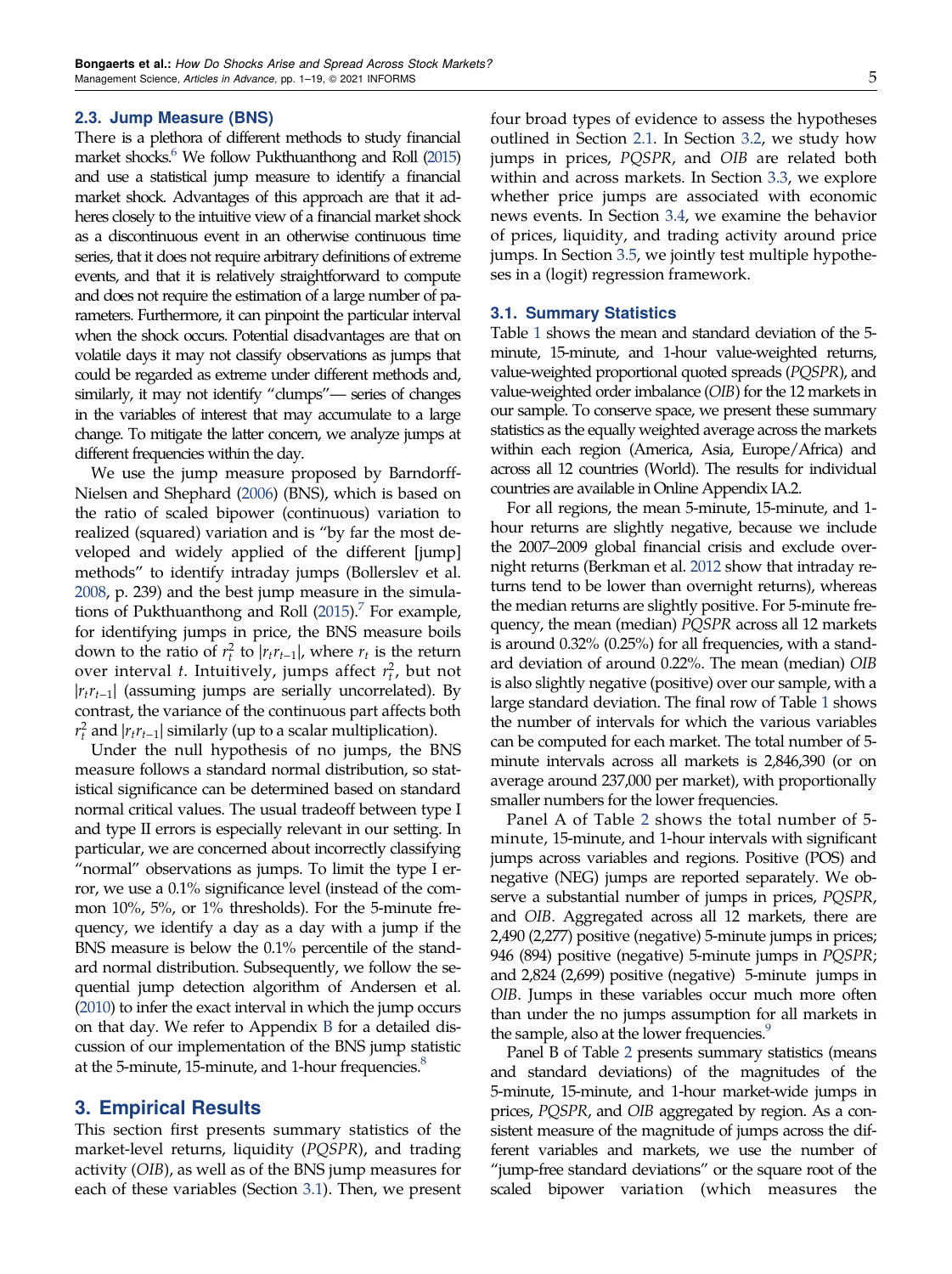| ١                    |
|----------------------|
|                      |
|                      |
| i                    |
|                      |
| とらすでくる てんらく こようてきこう  |
|                      |
|                      |
|                      |
|                      |
|                      |
|                      |
| l                    |
| i                    |
|                      |
|                      |
|                      |
|                      |
|                      |
|                      |
| ļ                    |
|                      |
|                      |
|                      |
| ١                    |
| $\ddot{\phantom{0}}$ |
|                      |
|                      |
|                      |
|                      |
|                      |
| ;<br>;               |
|                      |
|                      |
|                      |
|                      |
|                      |
|                      |
|                      |
|                      |
|                      |
|                      |
|                      |
|                      |
|                      |
|                      |
|                      |
|                      |
|                      |
|                      |
|                      |
|                      |
|                      |

 $\triangleright$ 

<span id="page-6-0"></span>

|                                                                                                                                                                                                                                                                                                                                  |           |           |           | 5-minute                                                                                                                                                                                                                                                                                                                                                                                              |           |         |         | 15-minute                                                                                                                                                                                                                                                             |         |               |         | 1-hour        |         |
|----------------------------------------------------------------------------------------------------------------------------------------------------------------------------------------------------------------------------------------------------------------------------------------------------------------------------------|-----------|-----------|-----------|-------------------------------------------------------------------------------------------------------------------------------------------------------------------------------------------------------------------------------------------------------------------------------------------------------------------------------------------------------------------------------------------------------|-----------|---------|---------|-----------------------------------------------------------------------------------------------------------------------------------------------------------------------------------------------------------------------------------------------------------------------|---------|---------------|---------|---------------|---------|
|                                                                                                                                                                                                                                                                                                                                  | Statistic | America   | Asia      | Europe/Africa                                                                                                                                                                                                                                                                                                                                                                                         | World     | America | Asia    | Europe/Africa                                                                                                                                                                                                                                                         | World   | America       | Asia    | Europe/Africa | World   |
| RETURN                                                                                                                                                                                                                                                                                                                           | Mean      |           | $-0.09$   | $-0.03$                                                                                                                                                                                                                                                                                                                                                                                               | $-0.04$   | 5.<br>0 | 0.26    | $-0.07$                                                                                                                                                                                                                                                               | $-0.10$ | 0.16          | $-0.98$ | $-0.51$       |         |
|                                                                                                                                                                                                                                                                                                                                  | Median    |           |           |                                                                                                                                                                                                                                                                                                                                                                                                       | 0.06      | 0.32    | 0.01    | 0.16                                                                                                                                                                                                                                                                  | 0.15    | 1.14          | $-0.17$ |               | 0.50    |
|                                                                                                                                                                                                                                                                                                                                  |           | 8.12      | 9.43      |                                                                                                                                                                                                                                                                                                                                                                                                       | 7.65      | 14.80   | 17.07   | 14.66                                                                                                                                                                                                                                                                 | 14.03   |               | 37.90   | 0.46<br>30.85 | 30.78   |
| POSPR                                                                                                                                                                                                                                                                                                                            | Mean      | <b>25</b> | 340       | 0.28                                                                                                                                                                                                                                                                                                                                                                                                  | 0.32      | 0.25    | 0.41    | 0.28                                                                                                                                                                                                                                                                  | 0.32    | 30.32<br>0.25 | 0.38    | 0.27          | 0.31    |
|                                                                                                                                                                                                                                                                                                                                  | Median    |           | 36        | 0.22                                                                                                                                                                                                                                                                                                                                                                                                  | 0.25      | 0.24    | 0.37    | 0.22                                                                                                                                                                                                                                                                  | 0.26    | 0.24          | 0.26    | 0.21          | 0.24    |
|                                                                                                                                                                                                                                                                                                                                  |           |           | <u>is</u> |                                                                                                                                                                                                                                                                                                                                                                                                       | 0.22      | E.C     | 0.28    | 0.20                                                                                                                                                                                                                                                                  | 0.22    | 0.11          | 0.31    | 0.18          | 0.23    |
| <b>SIO</b>                                                                                                                                                                                                                                                                                                                       | Mean      |           |           | $-0.04$                                                                                                                                                                                                                                                                                                                                                                                               | $-0.01$   | 0.03    | 0.02    | $-0.11$                                                                                                                                                                                                                                                               | $-0.02$ | 0.11          | 0.04    | $-0.61$       | $-0.18$ |
|                                                                                                                                                                                                                                                                                                                                  | Median    |           | Ŏ.        | $-0.01$                                                                                                                                                                                                                                                                                                                                                                                               | 0.01      | 0.03    | 0.0     | $-0.03$                                                                                                                                                                                                                                                               | 0.02    | $\Xi$         | 0.02    | $-0.18$       | 0.05    |
|                                                                                                                                                                                                                                                                                                                                  |           | 0.07      | 0.08      |                                                                                                                                                                                                                                                                                                                                                                                                       | 0.82      | 0.15    | 0.17    | 3.55                                                                                                                                                                                                                                                                  | 1.68    | 0.38          | 0.38    | 9.16          | 4.76    |
| No. of observations                                                                                                                                                                                                                                                                                                              |           | 809,229   | 701,942   | 1,335,219                                                                                                                                                                                                                                                                                                                                                                                             | 2,846,390 | 276,396 | 226,814 | 437,034                                                                                                                                                                                                                                                               | 940,244 | 59,110        | 31,237  | 94,145        | 84,492  |
| Notes. This table shows the full-sample time-series mean, median, and standard deviation (SD) of 5-minute, 15-minute, and 1-hour log-returns (RETURN, in bps), proportional quoted spreads<br>PQSPR, in %), and order imbalance (OIB, in bps of previous mon<br>month market capitalization) and then equally weighted within re |           |           |           | We use non-winsorized data for the jump estimation. The final row presents the total number of 5-minute, 25-minute, and 1-hour intervals in the sample. We note that the way we construct valid<br>lection, data filters, and variable definitions. For the purpose of computing summary statistics only, we winsorize the time-series of returns, PQSPR, and OIB by region at 0.5% and 99.5% levels. |           |         |         | th market capitalization) for 12 equity markets over 1996–2011. The variables are first value-weighted within market (by previous<br>egion (America, Asia, Europe/Africa, and World). We refer to Section 2.2 and Appendix A for a detailed description of sample se- |         |               |         |               |         |

[A](#page-15-0)) can result in somewhat more or somewhat fewer 15-minute intervals than the number of 5-minute intervals divided by three. Data to calculate these variables are from

computation of value-

local equity index are included in the

intervals (see Appendix A) can result in somewhat more or somewhat fewer 15-minute intervals than the number of 5-minute intervals divided by three. Data to calculate these variables are from

TRTH (trade and quote data) and Datastream (market capitalization data). Only common stocks that were ever part of the major local equity index are included in the computation of value-

weighted returns, PQSPR, and OIB (data on index constituents are from the TRTH Speedguide, while common stocks are identified through Datastream).

TRTH (trade and quote data) and Datastream (market capitalization data). Only common stocks that were ever part of the major local equity index a<br>weighted returns, PQSPR, and OIB (data on index constituents are from the TR

intervals (see Appendix

variation of the continuous, i.e., non-jump, part of the process only). It is clear from Panel B of Table [2](#page-7-0) that the magnitudes of the jumps in prices, PQSPR, and OIB are large across all markets in the sample. The average jump magnitude for both negative and positive jumps in prices, PQSPR, and OIB is around four to seven jump-free standard deviations.

Panel C of Table [2](#page-7-0) translates the magnitude of jumps from jump-free standard deviations to the actual values in terms of returns, changes in PQSPR, and OIB for positive and negative jumps, respectively. In particular, average positive (negative) jumps in price correspond to average 5-minute returns of 39.12 (−34.74) basis points (bps). Average positive (negative) jumps in PQSPR correspond to average 5-minute changes in spread of 45% (−33%), whereas average positive (negative) jumps in OIB correspond to average 5-minute OIB of 5.65 (−7.06) bps of previous month market capitalization. We also note that the median jump's size of OIB is considerably lower than its average value consistent with the large standard deviation of OIB observed in Table 1.

Overall, the results in Table [2](#page-7-0) thus indicate that jumps in prices, PQSPR, and OIB are prevalent and large. In the next section, we examine how jumps in prices, liquidity, and trading activity are related within and across markets.

## 3.2. Are Jumps in Prices, Liquidity, and Trading Activity Related?

As a first assessment of the relevance of liquidity feedback loops in explaining price shocks, we examine whether price shocks tend to be accompanied by shocks to liquidity and/or trading activity (Hypothesis [1](#page-4-0)). To that end, we treat a jump in prices as an event and examine whether there are jumps in liquidity and/or trading activity at the same time as the event (i.e., in the same interval), before the event (from the beginning of the same trading day or from the previous price jump on the same day until the event), or after the event (from the event until the end of the same trading day or until the next price jump on the same day). We refer to co-jumps on the same day as coinciding and to co-jumps in the same interval as simultaneous.

Panel A (Panel B) of Table [3](#page-8-0) assesses whether price jumps (the event) are accompanied by jumps in PQSPR (OIB) on the same market on the same day. The first two columns of each panel show the signs of the jumps in the variables under consideration. For example, in Panel A, the first column shows the sign of the price jump events (POS or NEG). The first two rows of Panel A show the number of positive or negative 5-minute, 15-minute, and 1-hour price jumps by region that are not associated with a jump in PQSPR on the same market on the same day. The next four rows show the number of positive or negative price jumps that are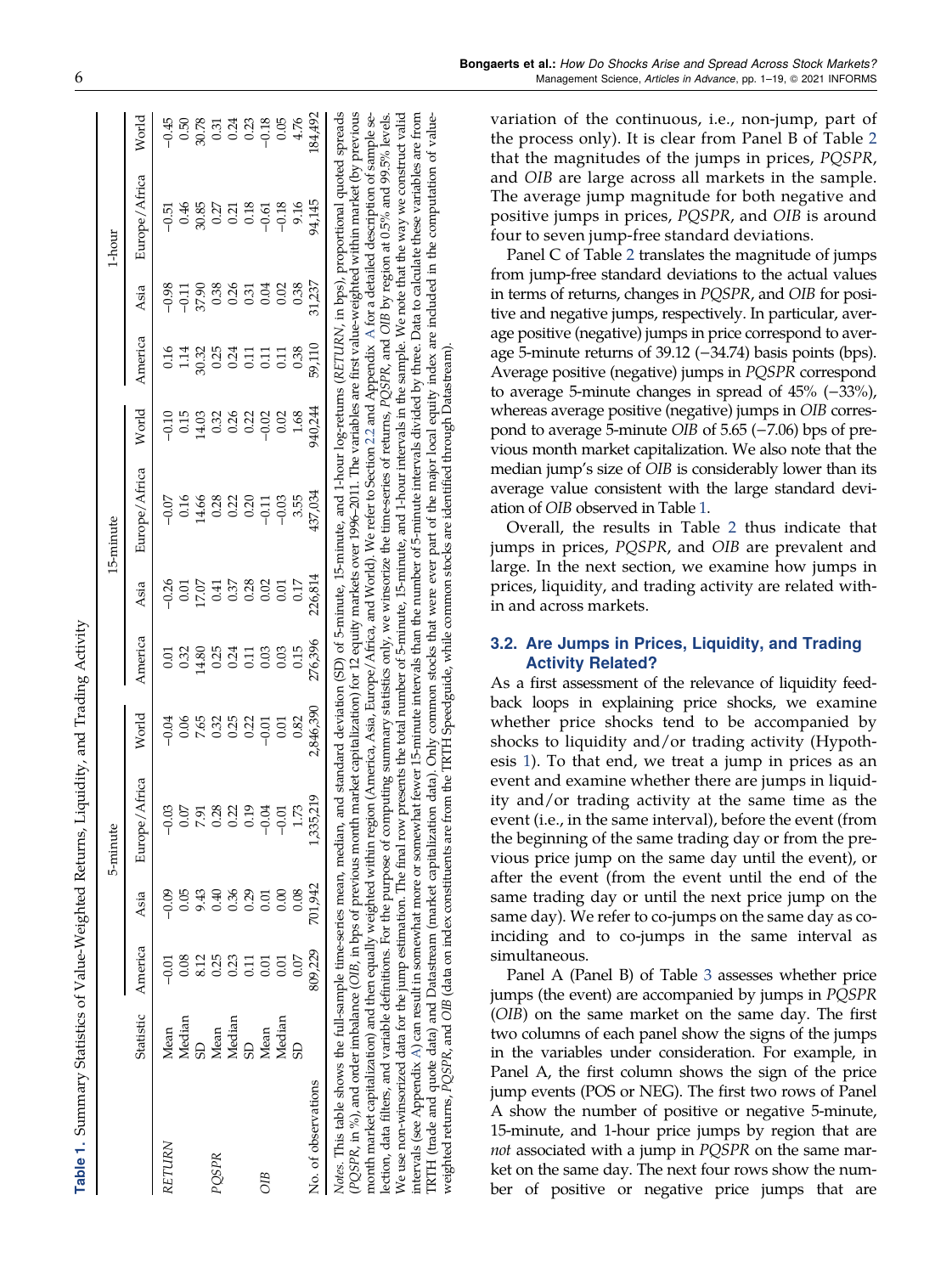|              |                             |           |          | 5-minute |                   |          |                                                                         |          | 15-minute         |          |                | 1-hour                   |                   |           |
|--------------|-----------------------------|-----------|----------|----------|-------------------|----------|-------------------------------------------------------------------------|----------|-------------------|----------|----------------|--------------------------|-------------------|-----------|
|              | Direction Statistic America |           |          | Asia     | Europe/<br>Africa |          | World America                                                           | Asia     | Europe/<br>Africa |          | World America  | Asia                     | Europe/<br>Africa | World     |
|              |                             |           |          |          |                   |          | Panel A: Number of jumps                                                |          |                   |          |                |                          |                   |           |
| PRICE        | POS                         |           | 444      | 884      | 1,162             | 2,490    | 65                                                                      | 113      | 258               | 436      | 44             | 13                       | 83                | 140       |
|              | <b>NEG</b>                  |           | 448      | 950      | 879               | 2,277    | 89                                                                      | 103      | 188               | 380      | 38             | 18                       | 66                | 122       |
| POSPR        | POS                         |           | 141      | 532      | 273               | 946      | 43                                                                      | 139      | 90                | 272      | 20             | $\overline{\phantom{0}}$ | 36                | 56        |
|              | <b>NEG</b>                  |           | 83       | 641      | 170               | 894      | 47                                                                      | 111      | 39                | 197      | 5              | $\mathbf{1}$             | $\overline{2}$    | 8         |
| OIB          | POS                         |           | 725      | 879      | 1,220             | 2,824    | 64                                                                      | 131      | 207               | 402      | 16             | 15                       | 73                | 104       |
|              | <b>NEG</b>                  |           | 549      | 811      | 1,339             | 2,699    | 45                                                                      | 123      | 232               | 400      | $\overline{7}$ | 19                       | 59                | 85        |
|              |                             |           |          |          |                   |          | Panel B: Absolute magnitude of jumps (in jump-free standard deviations) |          |                   |          |                |                          |                   |           |
| <b>PRICE</b> |                             | Mean      | 5.05     | 4.46     | 6.78              | 5.52     | 5.32                                                                    | 4.81     | 7.14              | 6.17     | 4.85           | 5.28                     | 5.70              | 5.38      |
|              |                             | <b>SD</b> | 1.51     | 1.13     | 4.52              | 2.93     | 1.59                                                                    | 1.31     | 4.29              | 3.41     | 1.01           | 1.58                     | 1.75              | 1.56      |
| PQSPR        |                             | Mean      | 6.09     | 5.45     | 7.37              | 5.98     | 6.38                                                                    | 5.94     | 7.55              | 6.46     | 6.00           | 4.22                     | 7.33              | 6.76      |
|              |                             | <b>SD</b> | 2.86     | 1.89     | 3.25              | 2.51     | 1.99                                                                    | 2.05     | 2.87              | 2.38     | 2.07           | —                        | 2.67              | 2.50      |
| OIB          |                             | Mean      | 5.80     | 4.86     | 6.82              | 5.97     | 5.96                                                                    | 4.97     | 7.42              | 6.45     | 5.61           | 4.70                     | 6.36              | 5.95      |
|              |                             | <b>SD</b> | 2.45     | 1.34     | 3.62              | 2.82     | 1.85                                                                    | 1.47     | 4.17              | 3.42     | 2.25           | 1.12                     | 2.66              | 2.40      |
|              |                             |           |          |          |                   |          | Panel C: Magnitude of jumps                                             |          |                   |          |                |                          |                   |           |
| PRICE        | POS                         | Mean      | 34.03    | 24.59    | 51.79             | 39.12    | 68.54                                                                   | 48.78    | 97.16             | 80.31    | 132.79         | 154.77                   | 172.43            | 155.43    |
|              |                             | Median    | 26.41    | 20.11    | 36.94             | 27.51    | 56.10                                                                   | 42.76    | 73.27             | 61.12    | 120.21         | 77.89                    | 156.16            | 139.45    |
|              | <b>NEG</b>                  | Mean      | $-35.74$ | $-25.44$ | $-44.34$          | $-34.75$ | $-65.93$                                                                | $-60.06$ | $-79.64$          | $-71.23$ | $-135.76$      | $-147.02$                | $-133.52$         | $-136.65$ |
|              |                             | Median    | $-27.73$ | $-21.68$ | $-35.33$          | $-27.56$ | $-54.21$                                                                | $-49.15$ | $-70.24$          | $-59.44$ | $-133.49$      | $-112.82$                | $-122.92$         | $-122.09$ |
| POSPR POS    |                             | Mean      | 0.66     | 0.18     | 0.89              | 0.45     | 0.63                                                                    | 0.20     | 1.12              | 0.57     | 0.70           |                          | 1.36              | 1.12      |
|              |                             | Median    | 0.56     | 0.14     | 0.67              | 0.25     | 0.59                                                                    | 0.14     | 1.14              | 0.36     | 0.61           |                          | 1.37              | 0.86      |
|              | <b>NEG</b>                  | Mean      | $-0.63$  | $-0.16$  | $-0.86$           | $-0.33$  | $-0.57$                                                                 | $-0.25$  | $-1.08$           | $-0.49$  | $-0.55$        | $-0.50$                  | $-2.26$           | $-0.97$   |
|              |                             | Median    | $-0.53$  | $-0.14$  | $-0.68$           | $-0.17$  | $-0.48$                                                                 | $-0.21$  | $-1.06$           | $-0.32$  | $-0.69$        | $-0.50$                  | $-2.26$           | $-0.70$   |
| OIB          | POS                         | Mean      | 0.73     | 0.29     | 12.68             | 5.65     | 2.35                                                                    | 0.64     | 20.36             | 10.75    | 3.84           | 0.77                     | 38.70             | 27.09     |
|              |                             | Median    | 0.30     | 0.22     | 3.73              | 0.41     | 0.87                                                                    | 0.55     | 2.00              | 0.93     | 1.51           | 0.72                     | 2.92              | 2.16      |
|              | <b>NEG</b>                  | Mean      | $-0.72$  | $-0.28$  | $-13.87$          | $-7.06$  | $-1.27$                                                                 | $-0.59$  | $-23.70$          | $-14.01$ | $-3.76$        | $-1.02$                  | $-41.42$          | $-29.23$  |
|              |                             | Median    | $-0.30$  | $-0.22$  | $-5.23$           | $-0.45$  | $-0.70$                                                                 | $-0.55$  | $-4.30$           | $-0.89$  | $-1.29$        | $-0.96$                  | $-2.59$           | $-1.96$   |

<span id="page-7-0"></span>Table 2. Frequency and Magnitude of Jumps in Prices, Liquidity, and Trading Activity

Notes. Panel A of this table shows the number of 5-minute, 15-minute, and 1-hour intervals with a jump in value-weighted returns (PRICE), logchanges in value-weighted proportional quoted spreads (PQSPR), and value-weighted order imbalance (OIB) for 12 equity markets over 1996–2011 (aggregated by region: America, Asia, Europe/Africa, and World). Panel B shows the corresponding mean and standard deviation (SD) of the absolute magnitude of the jump, measured in terms of jump-free SDs (that is, the square root of the scaled bipower variation). Panel C shows the mean and median of jumps in PRICE (in bps), PQSPR, and OIB (in bps) for positive and negative jumps, respectively. For the purpose of computing summary statistics in in Panels B and C, we winsorize jump sizes by region at 0.5% and 99.5% levels. We note that we use non-winsorized data for jump estimation. Jumps are identified using the BNS jump statistic that is based on the ratio of the bipower (continuous) variation to the squared variation of the intraday observations for each variable (see Appendix [B](#page-16-0) for details). The jumps are classified according to their sign: positive (POS) and negative (NEG).

accompanied by a simultaneous positive or negative jump in PQSPR in the same interval on the same market. The following four rows show the number of positive or negative price jumps that were preceded by a positive or negative jump in PQSPR on the same market on the same day. The final four rows show the number of positive or negative price jumps that were followed by a positive or negative jump in PQSPR on the same market on the same day. The structure of Panel B is the same.<sup>10</sup>

Panel A of Table [3](#page-8-0) shows no consistent pattern in the coincidence of jumps in prices and jumps in PQSPR. Very few price jumps are accompanied by jumps in PQSPR, either in the same interval or before or after the price jump on the same trading day. Overall, only 8.1% of all 5-minute price jumps in the sample are accompanied by a jump in PQSPR on the same day, and this fraction drops to 1.6% for the same 5-minute interval. Of all negative 5-minute price jumps that could be driven by a liquidity dry-up, only 0.7% are accompanied by a simultaneous illiquidity shock as reflected by a positive PQSPR jump in the same 5-minute interval. These fractions are even lower at the 15 minute and 1-hour frequencies.

Panel B of Table [3](#page-8-0) shows a considerably stronger relation between jumps in prices and jumps in OIB. Not only do we observe a greater incidence of coinciding jumps in prices and OIB, these coinciding jumps also more often have the same sign as the price shocks. In particular, Panel B shows that positive (negative) jumps in prices are regularly accompanied by positive (negative) jumps in OIB, especially when prices and OIB jump in the same interval (as indicated by the higher numbers in the first and the last rows of the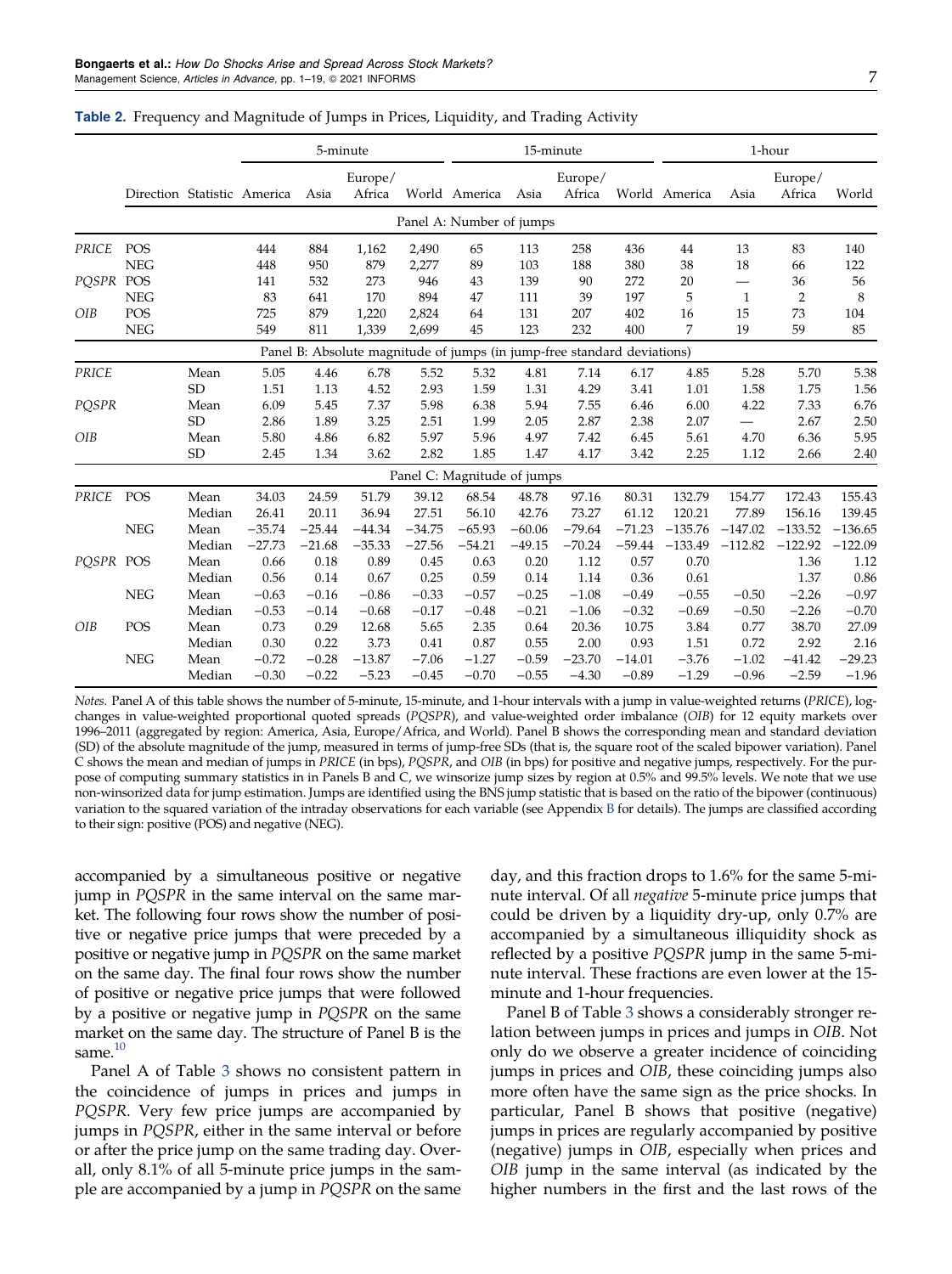| Í                            |
|------------------------------|
| ١<br>くらさ くらさん                |
|                              |
| : : : :<br>י<br>ׇ֚֘          |
| I                            |
| ֦<br>l                       |
| $\sim$ and $\sim$ and $\sim$ |
|                              |

<span id="page-8-0"></span>

|                                                                                                                                                                                                                                                                                                                                                                                                                                                                                                                                                                                                                                                                                                                                                                                                                        |                 | Sign of the jump in                           |                 | 5-minute        |                   |                 |                    |     | 15-minute         |                    |    | 1-hour          |                   |              |
|------------------------------------------------------------------------------------------------------------------------------------------------------------------------------------------------------------------------------------------------------------------------------------------------------------------------------------------------------------------------------------------------------------------------------------------------------------------------------------------------------------------------------------------------------------------------------------------------------------------------------------------------------------------------------------------------------------------------------------------------------------------------------------------------------------------------|-----------------|-----------------------------------------------|-----------------|-----------------|-------------------|-----------------|--------------------|-----|-------------------|--------------------|----|-----------------|-------------------|--------------|
|                                                                                                                                                                                                                                                                                                                                                                                                                                                                                                                                                                                                                                                                                                                                                                                                                        | PRICE           | PQSPR                                         | America Asia    |                 | Europe,<br>Africa |                 | World America Asia |     | Europe,<br>Africa | World America Asia |    |                 | Europe,<br>Africa | World        |
|                                                                                                                                                                                                                                                                                                                                                                                                                                                                                                                                                                                                                                                                                                                                                                                                                        |                 | Panel A: Coinciding jumps in prices and PQSPR |                 |                 |                   |                 |                    |     |                   |                    |    |                 |                   |              |
| Jumps in PRICE with no jumps in PQSPR on the same day                                                                                                                                                                                                                                                                                                                                                                                                                                                                                                                                                                                                                                                                                                                                                                  | POS             | $\stackrel{\triangle}{\simeq}$                | 426             | 741             | 1,093             | 2,260           | 65                 | 108 | 251               | 424                | 4  | 13              | 83                | 140          |
|                                                                                                                                                                                                                                                                                                                                                                                                                                                                                                                                                                                                                                                                                                                                                                                                                        | <b>NEG</b>      | $\sum_{i=1}^{n}$                              | 430             | 855             | 838               | 2,123           | 88                 | 100 | 183               | 371                |    | $\overline{8}$  | 65                | 121          |
| Simultaneous jumps in PRICE and PQSPR                                                                                                                                                                                                                                                                                                                                                                                                                                                                                                                                                                                                                                                                                                                                                                                  | POS             | POS                                           |                 |                 |                   | $^{18}$         |                    |     |                   |                    |    |                 |                   |              |
|                                                                                                                                                                                                                                                                                                                                                                                                                                                                                                                                                                                                                                                                                                                                                                                                                        | POS             | <b>NEG</b>                                    |                 | 15              | σ                 | 25              |                    |     |                   |                    |    |                 |                   |              |
|                                                                                                                                                                                                                                                                                                                                                                                                                                                                                                                                                                                                                                                                                                                                                                                                                        | <b>DEC</b>      | PO <sub>S</sub>                               | ro u            | IJ              |                   | 17              |                    |     |                   |                    |    |                 |                   |              |
|                                                                                                                                                                                                                                                                                                                                                                                                                                                                                                                                                                                                                                                                                                                                                                                                                        | <b>DEC</b>      | <b>DEC</b>                                    |                 | $^{\circ}$      |                   | 14              |                    |     |                   |                    |    |                 |                   |              |
| Jumps in PRICE preceded by jump in PQSPR on same day                                                                                                                                                                                                                                                                                                                                                                                                                                                                                                                                                                                                                                                                                                                                                                   | PO <sub>S</sub> | POS                                           |                 | 12              | $\Xi$             | 27              |                    |     |                   |                    |    |                 |                   |              |
|                                                                                                                                                                                                                                                                                                                                                                                                                                                                                                                                                                                                                                                                                                                                                                                                                        | POS             | DHD<br>NHC                                    |                 | $\frac{48}{5}$  |                   | 62              |                    |     |                   |                    |    |                 |                   |              |
|                                                                                                                                                                                                                                                                                                                                                                                                                                                                                                                                                                                                                                                                                                                                                                                                                        | <b>NEG</b>      | <b>POS</b>                                    |                 | $\vec{a}$       | ∞                 | 24              |                    |     |                   |                    |    |                 |                   |              |
|                                                                                                                                                                                                                                                                                                                                                                                                                                                                                                                                                                                                                                                                                                                                                                                                                        | <b>DEC</b>      | <b>NEG</b>                                    | $\sim$          | 28              |                   | 35              |                    |     |                   | N                  |    |                 |                   |              |
| Jumps in PRICE followed by jump in PQSPR on same day                                                                                                                                                                                                                                                                                                                                                                                                                                                                                                                                                                                                                                                                                                                                                                   | PO <sub>S</sub> | <b>POS</b>                                    |                 | 23              | $\overline{21}$   | 48              |                    |     | ო ო               | 4                  |    |                 |                   |              |
|                                                                                                                                                                                                                                                                                                                                                                                                                                                                                                                                                                                                                                                                                                                                                                                                                        | PO <sub>S</sub> | DEC<br>NHC                                    | ഥ               | 26              | 25                | 56              |                    |     |                   | 5                  |    |                 |                   |              |
|                                                                                                                                                                                                                                                                                                                                                                                                                                                                                                                                                                                                                                                                                                                                                                                                                        | <b>NEG</b>      | POS                                           | ∞               | 18              | 10                | $\overline{51}$ |                    |     | S                 | S                  |    |                 |                   |              |
|                                                                                                                                                                                                                                                                                                                                                                                                                                                                                                                                                                                                                                                                                                                                                                                                                        | <b>NEG</b>      | <b>DHC</b>                                    |                 |                 |                   | 26              |                    |     |                   |                    |    |                 |                   |              |
|                                                                                                                                                                                                                                                                                                                                                                                                                                                                                                                                                                                                                                                                                                                                                                                                                        |                 | Panel B: Coinciding jumps in prices and OIB   |                 |                 |                   |                 |                    |     |                   |                    |    |                 |                   |              |
| Jumps in PRICE with no jumps in OIB on the same day                                                                                                                                                                                                                                                                                                                                                                                                                                                                                                                                                                                                                                                                                                                                                                    | PO <sub>S</sub> | $\mathop{\rm S}\nolimits$                     | 375             | 680             | 831               | 1,886           | 2                  | 102 | 234               | 398                | 38 | $\Xi$           | R.                | 125          |
|                                                                                                                                                                                                                                                                                                                                                                                                                                                                                                                                                                                                                                                                                                                                                                                                                        | <b>NEG</b>      | $\tilde{\Sigma}$                              | 379             | 707             | 651               | 1,737           | 88                 | 88  | 164               | 340                | 38 | $\overline{12}$ | $\mathbb{Z}$      | 107          |
| Simultaneous jumps in PRICE and OIB                                                                                                                                                                                                                                                                                                                                                                                                                                                                                                                                                                                                                                                                                                                                                                                    | POS             | POS                                           | $\overline{26}$ | 80              | 98                | 204             | $\sim$             | σ   | 12                | 23                 | FU | S               | 4                 | $\mathbf{z}$ |
|                                                                                                                                                                                                                                                                                                                                                                                                                                                                                                                                                                                                                                                                                                                                                                                                                        | POS             | <b>NEG</b>                                    |                 |                 |                   |                 |                    |     |                   |                    |    |                 |                   |              |
|                                                                                                                                                                                                                                                                                                                                                                                                                                                                                                                                                                                                                                                                                                                                                                                                                        | <b>NEG</b>      | POS                                           |                 |                 |                   |                 |                    |     |                   |                    |    |                 |                   |              |
|                                                                                                                                                                                                                                                                                                                                                                                                                                                                                                                                                                                                                                                                                                                                                                                                                        | <b>NEG</b>      | <b>NEG</b>                                    | $\overline{c}$  | 13              | 83                | 216             |                    | Ξ   | $\frac{8}{1}$     | 29                 |    | $\circ$         | Ó                 | 19           |
| Jumps in PRICE preceded by jump in OIB on same day                                                                                                                                                                                                                                                                                                                                                                                                                                                                                                                                                                                                                                                                                                                                                                     | POS             | POS                                           | 10              | 17              | 35                | 62              |                    |     |                   | $\mathbf{\sim}$    |    |                 |                   |              |
|                                                                                                                                                                                                                                                                                                                                                                                                                                                                                                                                                                                                                                                                                                                                                                                                                        | POS             | <b>NEG</b>                                    | $\circ$         | $\Box$          | 45                | 62              |                    |     |                   |                    |    |                 |                   |              |
|                                                                                                                                                                                                                                                                                                                                                                                                                                                                                                                                                                                                                                                                                                                                                                                                                        | <b>NEG</b>      | SOs                                           | 16              | 25              | 57                | 78              |                    |     |                   | $\sim$             |    |                 |                   |              |
|                                                                                                                                                                                                                                                                                                                                                                                                                                                                                                                                                                                                                                                                                                                                                                                                                        | <b>NEG</b>      | <b>NEG</b>                                    | $\sim$          | 15              | 24                | $\overline{41}$ |                    |     |                   | S                  |    |                 |                   |              |
| Jumps in PRICE followed by jump in OIB on same day                                                                                                                                                                                                                                                                                                                                                                                                                                                                                                                                                                                                                                                                                                                                                                     | POS             | POS                                           | $^{18}$         | 48              | 76                | 142             |                    |     | m                 | ro co              |    |                 |                   |              |
|                                                                                                                                                                                                                                                                                                                                                                                                                                                                                                                                                                                                                                                                                                                                                                                                                        | POS             | DHD<br>2                                      | $\circ$         | 51              | 85                | 125             |                    |     | $\sim$            |                    |    |                 |                   |              |
|                                                                                                                                                                                                                                                                                                                                                                                                                                                                                                                                                                                                                                                                                                                                                                                                                        | <b>NEG</b>      | PO <sub>S</sub>                               | $\overline{21}$ | $\overline{41}$ | 25                | 87              |                    |     |                   | ию                 |    |                 |                   |              |
|                                                                                                                                                                                                                                                                                                                                                                                                                                                                                                                                                                                                                                                                                                                                                                                                                        | <b>NEG</b>      | <b>NEG</b>                                    | 12              | 52              |                   | 117             |                    | S   |                   |                    |    |                 |                   |              |
| Notes. This table shows the number of PQSPR jumps (Panel A) and OIB jumps (Panel B) that occur on the same day (within/before/after that 5-minute, 15-minute, and 1-hour interval) as price<br>jumps for 12 equity markets over 1996-2011. We treat either a positive or a negative price jump as an event and we count the number of 5-minute/15-minute/1-hour intervals with jumps in either<br>$PQSPR$ or $OIB$ in the same interval as the event (i.e., simultaneously), before the event (that is, from the beginning of the same trading day or from the previous price jump on the same day until<br>the event) and after the event (that is, from the event till the end of the same trading day or until the next price jump). In each panel, the first two columns show the signs of the jumps in the varia- |                 |                                               |                 |                 |                   |                 |                    |     |                   |                    |    |                 |                   |              |
| of positive or negative price jumps that are not associated with a jump in either PQSPR or OIB on the same market on the same day. The next four rows show the number of positive or negative<br>bles under consideration. For example, the first column shows the sign of the price jumps (POS for positive jumps and NEG for negative jumps). In each panel, the first two rows show the number                                                                                                                                                                                                                                                                                                                                                                                                                      |                 |                                               |                 |                 |                   |                 |                    |     |                   |                    |    |                 |                   |              |
| price jumps that are accompanied by a positive or negative jump in either PQSPR or OIB on the same market in the same 5-minute/15-minute/1-hour interval. The following four rows show the<br>number of positive or negative price jumps that were preceded by a positive or negative jump in either PQSPR or OIB on the same market on the same day. The final four rows show the number                                                                                                                                                                                                                                                                                                                                                                                                                              |                 |                                               |                 |                 |                   |                 |                    |     |                   |                    |    |                 |                   |              |
| of positive or negative price jumps that were followed by a positive or negative jump in either PQSPR or OIB on the same market on the same day. We refer to the legend of Table 2 and to Appen-                                                                                                                                                                                                                                                                                                                                                                                                                                                                                                                                                                                                                       |                 |                                               |                 |                 |                   |                 |                    |     |                   |                    |    |                 |                   |              |
| dix B for a detailed description of the jump statistics.                                                                                                                                                                                                                                                                                                                                                                                                                                                                                                                                                                                                                                                                                                                                                               |                 |                                               |                 |                 |                   |                 |                    |     |                   |                    |    |                 |                   |              |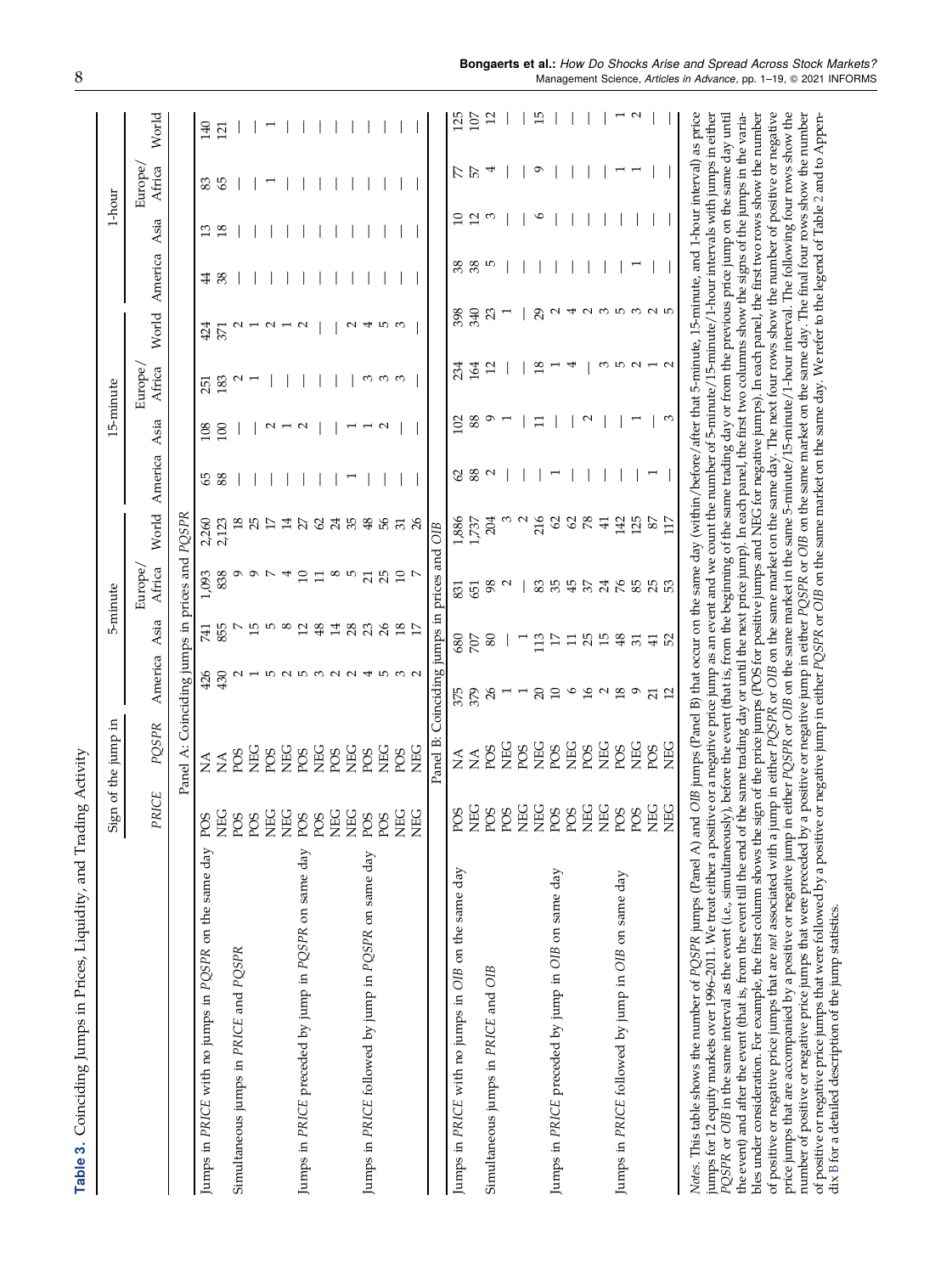<span id="page-9-0"></span>Simultaneous jumps section in Panel B). Across the whole sample, 24.0% of the 5-minute price jumps are accompanied by a jump in OIB on the same day. Approximately 9% of all 5-minute price jumps are accompanied by an OIB jump in the same 5-minute interval, and almost all of these involve same-sign jumps. These patterns are similar, if somewhat weaker, at the 15-minute and 1-hour frequencies.

Overall, the results in Table [3](#page-8-0) provide mixed evidence for Hypothesis [1;](#page-4-0) there is little evidence of a relation between price jumps and PQSPR jumps, although a nontrivial fraction of price jumps are accompanied by samesign OIB jumps within the same interval. The latter relation could be indicative of liquidity feedback effects but could also be consistent with mechanical effects.

To assess Hypothesis [2](#page-4-0) (spillovers across markets), we study how jumps in prices, PQSPR, and OIB are related to jumps in the same variable on other markets. To save space, we do not present this analysis in the paper but in Online Appendix IA.3; we study (cross-)correlations in more detail in Section [3.5](#page-11-0). We find that most jumps in our sample are confined to individual markets, although there are days on which we observe jumps on multiple markets in the same region. To illustrate, in Europe/Africa, 16.6% (14.0%) of all days with 5-minute price (OIB) jumps exhibit same-sign price (OIB) jumps in at least two different markets. In contrast, only 0.5% of the days with 5-minute PQSPR jumps in Europe/Africa exhibit same-sign PQSPR jumps in more than one market. Thus, market-wide liquidity shocks rarely occur on multiple markets on the same day (also not in other regions), suggesting that liquidity dry-ups are mainly local phenomena that do not tend to spillover to other markets.

## 3.3. Are Price Jumps Related to Economic News Events?

Our main alternative hypothesis to the liquidity dry-up channel is that price jumps are driven by information. To assess whether price jumps are related to information events (Hypothesis [3\)](#page-4-0), we focus on macroeconomic news announcements, because they are relatively straightforward to measure globally and have the potential to lead to market-wide price shocks. We obtain data on macro announcements from all available countries in our sample over the period 2001–2011 from the Econoday database (which includes scheduled announcements regarding gross domestic product, nonfarm payroll employment, producer and consumer price indices, etc.). We manually select similar categories of macro announcements as used in Andersen et al.  $(2003)$  $(2003)$  and Opschoor et al.  $(2014).$  $(2014).$ <sup>[11](#page-17-0)</sup> In total, there are 6,691 different macro announcements from Canada, China (included because of its relevance for Hong Kong), the European Monetary Union (EMU), France, Germany, Japan, the United Kingdom, and the United States. We examine how many of the jumps in prices in our sample occur within a short window (we look at the window from 5-minute/15-minute/1-hour before until 1 hour after the event) around the release time of any of the macro announcements. We use a one-hour window after the announcements to allow for some time for the news to be incorporated in prices.<sup>12</sup>

Table [4](#page-10-0) presents the results. The first row in the table shows the total number of price jumps in each region over 2001–2011. The table then reports the number of 5-minute, 15-minute, and 1-hour price jumps in each region that occur within the event window around three categories of macro announcements: all macro announcements in our sample around the world (Panel A), macro announcements in countries in our sample within the respective region (Panel B), and U.S. macro announcements (Panel C). Each panel shows the number of price jumps that occur around that category of macro announcements and the  $p$ -value of a test whether the observed number of jumps in the event window is smaller or equal to the expected number of jumps under the assumption that price jumps and macro announcements are independent.

Panel A of Table [4](#page-10-0) shows that for America and Europe/Africa, a considerable fraction of the price jumps occurs within one hour of a macro announcement. For America region, 18%, 25%, and 7% of, respectively, the 5 minute, 15-minute, and 1-hour price jumps are associated with a macro announcement. For Europe/Africa region, the corresponding fractions are 31%, 39%, and 25% of all 5-minute, 15-minute, and 1-hour price jumps. For Asia, the fractions are much lower, but we note that none of the U.S. macro announcements and very few of the macro announcements from China and Japan take place within the opening hours of the Asian markets. In other words, the vast majority of global macro announcements in Panel A for Asia are announcements from Europe, which may be of comparatively little relevance for Asian markets. For America, Europe/Africa, and the World, we reject the null hypothesis that price jumps and macro announcements occur independently at the 5-minute and 15-minute frequencies. The  $p$ -values of this test are higher at the 1-hour frequency, where the number of jumps is considerably smaller.

In Panels B and C of Table [4,](#page-10-0) we study whether a certain subcategory of global macro announcements is of particular relevance for different regions. Perhaps not surprisingly, we find that U.S. macro announcements are the most influential, even more so than macro announcements from the same region. For America, of all 124 5-minute price jumps that are associated with a macro announcement, 122 occur around a U.S. announcement. For Europe/Africa, of all 483 price jumps associated with a macro announcement, 387 occur around a U.S. announcement and only 91 around an announcement stemming from the same region. We observe similar patterns for the 15-minute and 1-hour frequencies. The final row of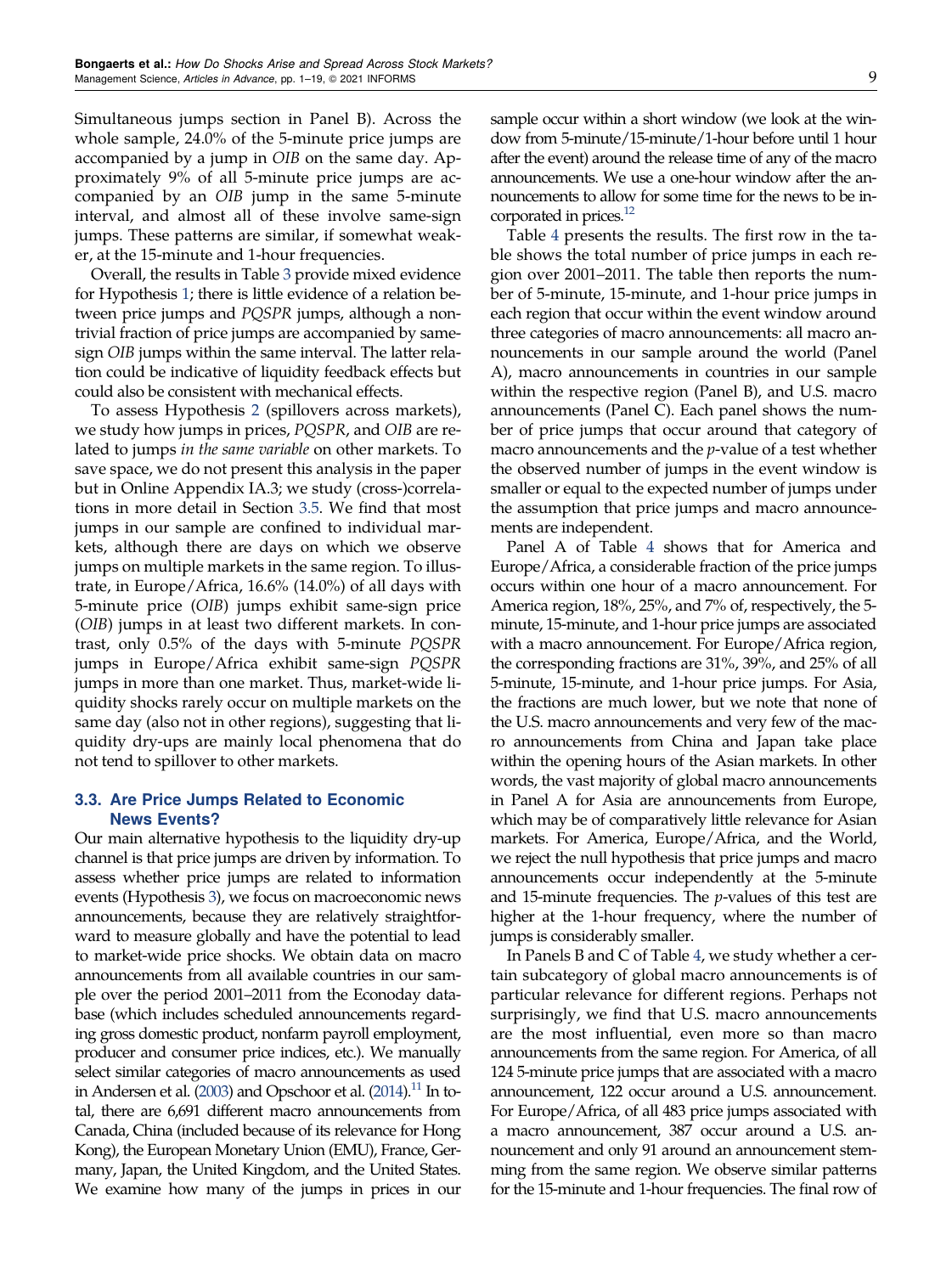<span id="page-10-0"></span>the table shows strong statistical evidence that price jumps are related to U.S. macro announcements for America, Europe/Africa, and the World at all three frequencies.

Overall, Table 4 indicates that a considerable number of price jumps are associated with the arrival of important economic news, consistent with the information channel. Of course, our results do not imply that we can trace each price jump to a news event. However, there are many other news events that could cause sudden shocks to stock prices, so we likely significantly underestimate the fraction of price jumps associated with economic news. Also, Table 4 does not rule out feedback effects, a possibility we examine in the next section.

## 3.4. Behavior of Prices, Liquidity, and Trading Activity Around Price Jumps

The evidence on Hypotheses [1](#page-4-0), [2](#page-4-0), and [3](#page-4-0) presented so far indicates that price jumps bear little relation with liquidity jumps, regularly coincide with trading activity jumps, and are quite often associated with economic news events. Although these results are suggestive of mechanical effects stemming from an information channel, they do not negate feedback effects stemming from a liquidity channel. In this section, we shed light on Hypotheses [4,](#page-4-0) [5](#page-4-0), and [6](#page-4-0) to further distinguish between these channels by studying the behavior of prices, liquidity, and trading activity around price jumps. In particular, if price jumps are the result of mechanical effects stemming from an information channel, we would expect price jumps to be immediate and permanent; PQSPR jumps and OIB jumps around price jumps to revert quickly; and jumps in prices, PQSPR, and OIB not be mutually or self-reinforcing.

Figure [1](#page-11-0) first presents graphs of the cumulative value-weighted return in 5-minute intervals from one hour before  $(t = -12)$  until one hour after  $(t = +12)$  jumps in prices (positive jumps in (a) and negative jumps in (b)), aggregated across all jumps on the 12 markets in our sample and measured in bps.<sup>13</sup> The average price jump in Figure [1](#page-11-0) is around 40–50 bps, which signifies an economically substantial market-wide price shock over such a short interval. The graphs show that price jumps are truly sudden: there is a clear discontinuity relative to cumulative returns before the 5-minute interval of the jump. Furthermore, there is little evidence of any reversal following price jumps. In other words, price jumps tend to constitute immediate and permanent price changes, consistent with Hypothesis [4](#page-4-0) (information channel) and inconsistent with a "sharp V-shaped pattern in prices around the time of the liquidity black hole" (Morris and Shin [2004,](#page-19-0) p. 1).

Table 4. Jumps in Prices and Macro Announcements

4 Table

Jumps in Prices and Macro Announcements

Figure [1](#page-11-0) also shows the cumulative change in *PQSPR* ((c) and (d); in  $\%$ ) and the dynamics of OIB ((e) and (f); in bps) in the same event window around price jumps. Figure [1](#page-11-0), (c) and (d), shows that liquidity does fluctuate around price jumps; quoted spreads

|                                                                                                                                                                                                                                                                                                                                                                                                                                                                                                                                                                                                                                                                                                                                                                                                                                                                                                                                                                                                                                                                                                                                                                                 |                  |                          | 5-minute         |                  |                    |                         | 15-minute                             |                  |                    |          | 1-hour          |                        |
|---------------------------------------------------------------------------------------------------------------------------------------------------------------------------------------------------------------------------------------------------------------------------------------------------------------------------------------------------------------------------------------------------------------------------------------------------------------------------------------------------------------------------------------------------------------------------------------------------------------------------------------------------------------------------------------------------------------------------------------------------------------------------------------------------------------------------------------------------------------------------------------------------------------------------------------------------------------------------------------------------------------------------------------------------------------------------------------------------------------------------------------------------------------------------------|------------------|--------------------------|------------------|------------------|--------------------|-------------------------|---------------------------------------|------------------|--------------------|----------|-----------------|------------------------|
|                                                                                                                                                                                                                                                                                                                                                                                                                                                                                                                                                                                                                                                                                                                                                                                                                                                                                                                                                                                                                                                                                                                                                                                 |                  |                          | Europe/          |                  |                    |                         | Europe/                               |                  |                    |          | Europe,         |                        |
|                                                                                                                                                                                                                                                                                                                                                                                                                                                                                                                                                                                                                                                                                                                                                                                                                                                                                                                                                                                                                                                                                                                                                                                 | America Asia     |                          | Africa           |                  | World America Asia |                         | Africa                                |                  | World America Asia |          | Africa          | World                  |
| No. PRICE jumps                                                                                                                                                                                                                                                                                                                                                                                                                                                                                                                                                                                                                                                                                                                                                                                                                                                                                                                                                                                                                                                                                                                                                                 | 683              | 1,416                    | 1,539            | 3,638            | 122                | 177                     | 362                                   | 661              | $\overline{7}$     | 28       | $\overline{21}$ | 220                    |
|                                                                                                                                                                                                                                                                                                                                                                                                                                                                                                                                                                                                                                                                                                                                                                                                                                                                                                                                                                                                                                                                                                                                                                                 |                  |                          |                  |                  |                    |                         | Panel A: Global macro announcements   |                  |                    |          |                 |                        |
| p-value (PRICE jumps independent of global macro announcements)<br>No. PRICE jumps around global macro announcements                                                                                                                                                                                                                                                                                                                                                                                                                                                                                                                                                                                                                                                                                                                                                                                                                                                                                                                                                                                                                                                            | $0.00***$<br>124 | 1.00<br>$\mathcal{Q}$    | $0.00***$<br>483 | $0.00***$<br>674 | $0.00***$<br>30    | 0.19<br>$\overline{17}$ | $0.00***$<br>$\overline{141}$         | $0.00***$<br>188 | $0.01***$<br>ю     | 0.66     | 30<br>0.75      | 36<br>0.17             |
|                                                                                                                                                                                                                                                                                                                                                                                                                                                                                                                                                                                                                                                                                                                                                                                                                                                                                                                                                                                                                                                                                                                                                                                 |                  |                          |                  |                  |                    |                         | Panel B: Regional macro announcements |                  |                    |          |                 |                        |
| p-value (PRICE jumps independent of regional macro announcements)<br>No. PRICE jumps around regional macro announcements                                                                                                                                                                                                                                                                                                                                                                                                                                                                                                                                                                                                                                                                                                                                                                                                                                                                                                                                                                                                                                                        | $0.00***$<br>122 | 0.90                     | 51<br>1.00       | 219<br>0.88      | $0.00***$<br>30    | 0.70                    | 23<br>1.00                            | 54<br>0.54       | $0.01***$<br>ю     |          | 00.1            | $\overline{1}$<br>0.83 |
|                                                                                                                                                                                                                                                                                                                                                                                                                                                                                                                                                                                                                                                                                                                                                                                                                                                                                                                                                                                                                                                                                                                                                                                 |                  |                          |                  |                  |                    |                         |                                       |                  |                    | $\bigg $ |                 |                        |
|                                                                                                                                                                                                                                                                                                                                                                                                                                                                                                                                                                                                                                                                                                                                                                                                                                                                                                                                                                                                                                                                                                                                                                                 |                  |                          |                  |                  |                    |                         | Panel C: U.S. macro announcements     |                  |                    |          |                 |                        |
| No. PRICE jumps around U.S. macro announcements                                                                                                                                                                                                                                                                                                                                                                                                                                                                                                                                                                                                                                                                                                                                                                                                                                                                                                                                                                                                                                                                                                                                 | 122              | I                        | 387              | 509              | $30\,$             | I                       | 119                                   | 149              | Б                  |          | $\overline{c}$  | 25                     |
| p-value (PRICE jumps independent of U.S. macro announcements)                                                                                                                                                                                                                                                                                                                                                                                                                                                                                                                                                                                                                                                                                                                                                                                                                                                                                                                                                                                                                                                                                                                   | $0.00***$        | $\overline{\phantom{a}}$ | $0.00***$        | $0.00***$        | $0.00***$          | $\bigg $                | $0.00***$                             | $0.00***$        | $0.01***$          | $\bigg $ | $0.00***$       | $0.00***$              |
| short event window around macro announcements over 2001-2011. In total, we use data on 6,691 different macro announcements from the American region (Canada, United States), from the<br>Asian region (China, Japan), and from the European region (EMU, France, Germany, United Kingdom). The event window around the macro announcements is $[-1,+12]/[-1,+12]$ , meas-<br>ured in 5-minute/15-minute/1-hour intervals, respectively. We study global (all) macro announcements (Panel A), regional macro announcements (Panel B), and U.S. macro announcements (Pan-<br>el C). In addition, we report the <i>p</i> -value of a test of the hypothesis that the empirically observed number of jumps in PRICE around macro announcements is smaller or equal to the expected num-<br>Notes. This table presents the number of jumps in 5-minute/15-minute/1-hour value-weighted returns (PRICE) within each region (America, Asia, Europe/Africa, and World) that occur within a<br>ber under the assumption that jumps in PRICE and macro announcements are independent of each other. We refer to the legend of Table 2 and to Appendix B for a detailed description of the |                  |                          |                  |                  |                    |                         |                                       |                  |                    |          |                 |                        |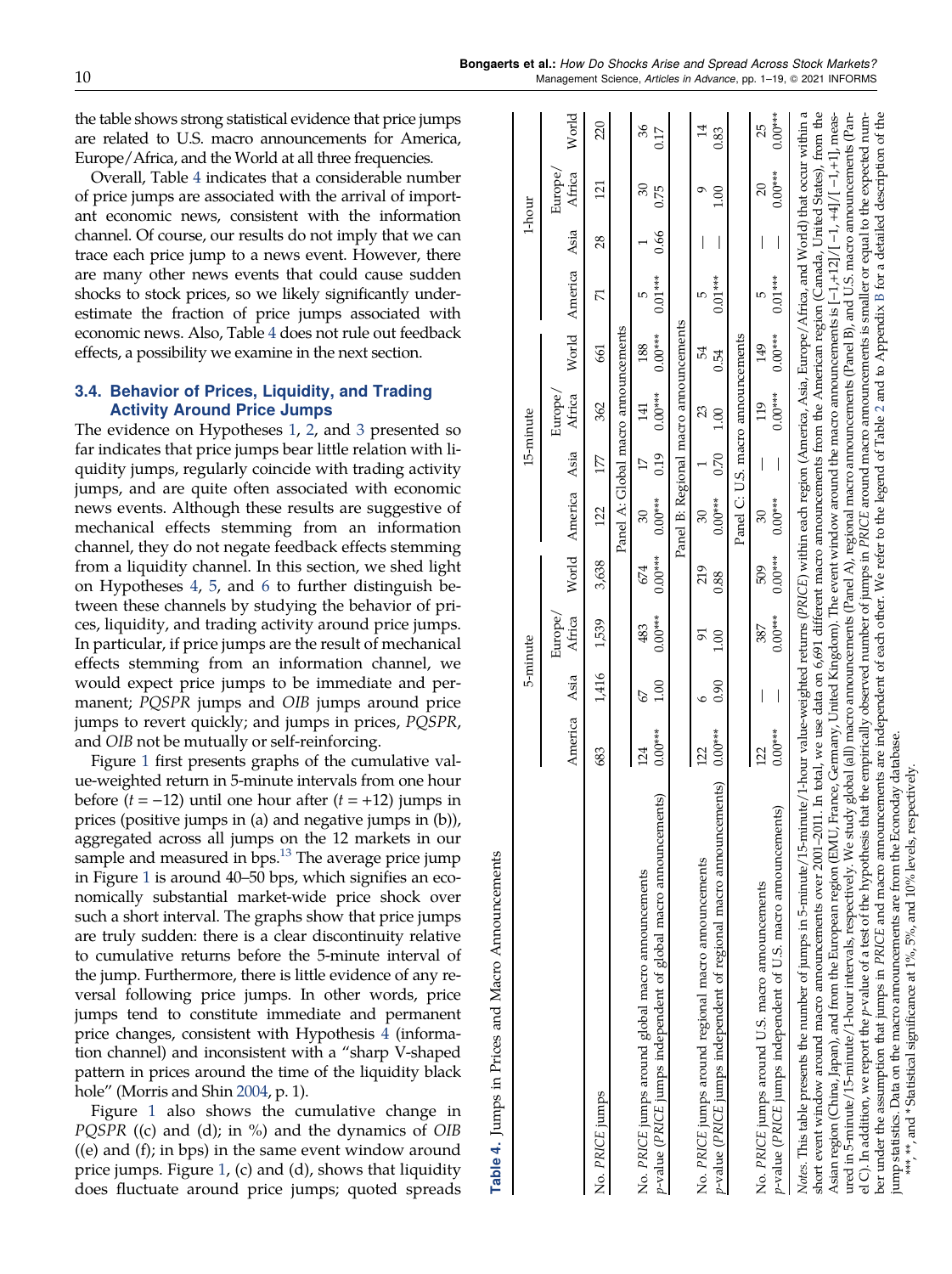

<span id="page-11-0"></span>Figure 1. Behavior of Prices, PQSPR, and OIB Around Price Jumps

Notes. This figure shows the behavior of prices, PQSPR, and OIB from one hour before until one hour after either positive or negative 5-minute jumps in prices (averaged across all the price jumps in the 12 stock markets over 1996–2011). (a) and (b) Cumulative average returns around positive and negative price jumps. (c) and (d) Cumulative average changes in PQSPR around positive and negative price jumps. (e) and (f) Average OIB around positive and negative price jumps. Dashed lines represent 95% confidence intervals. Cumulative returns, cumulative changes in PQSPR and *OIB* are plotted for each 5-minute interval in the event window, with the price jump taking place at  $t = 0$ . We include only jump events without missing observations in the event window. We refer to the legend of Table [2](#page-7-0) and Appendix [B](#page-16-0) for a detailed description of the jump statistics.

tend to fall slightly in the hour before a price jump, followed by a small upward blip just before the price jump, and a reversal to pre-event levels after the price jump. Nonetheless, the observed patterns seem hard to square with theories that propose a key role for liquidity dry-ups in how price shocks arise. First, the quoted spread effects are small. The blip in PQSPR just before the price jump has a magnitude of 3%–6% relative to pre-event levels, which is much smaller than the average PQSPR jump of around 35%–40% (see Online Appendix IA.4 for behavior of prices, PQSPR and OIB around jumps in PQSPR). Second, liquidity tends to improve following a price jump, but Figure 1 shows no evidence of any accompanying price reversal. Third, there is little indication of liquidity spirals in the sense that feedback loops cause liquidity crashes to worsen over time.

Figure 1, (e) and (f), shows a clear, once-off spike in OIB in the same direction as the price jump in the same interval. Given the lack of persistence in OIB and the absence of price reversals, this pattern in OIB around price jumps is more consistent with speculative trading or portfolio rebalancing around the arrival of news than with feedback loops in which initial price drops induce further selling.

Overall, the results in this section seem to agree well with mechanical links among prices, OIB and liquidity around large price shocks as laid out in Hypotheses [4](#page-4-0) and [5](#page-4-0) and inconsistent with liquidity feedback effects as laid out in Hypothesis  $6.^{14}$  $6.^{14}$  $6.^{14}$  $6.^{14}$ 

## 3.5. Joint Tests of Specific Hypotheses on Mechanical vs. Feedback Effects

In this section, we present several encompassing analyses to jointly test various of the hypotheses formulated in Section [2.1](#page-3-0). In particular, we estimate a number of logit models to explain the occurrence of negative price jumps. We focus on negative price jumps in particular because our main interest concerns the question whether liquidity dry-ups can explain such adverse market-wide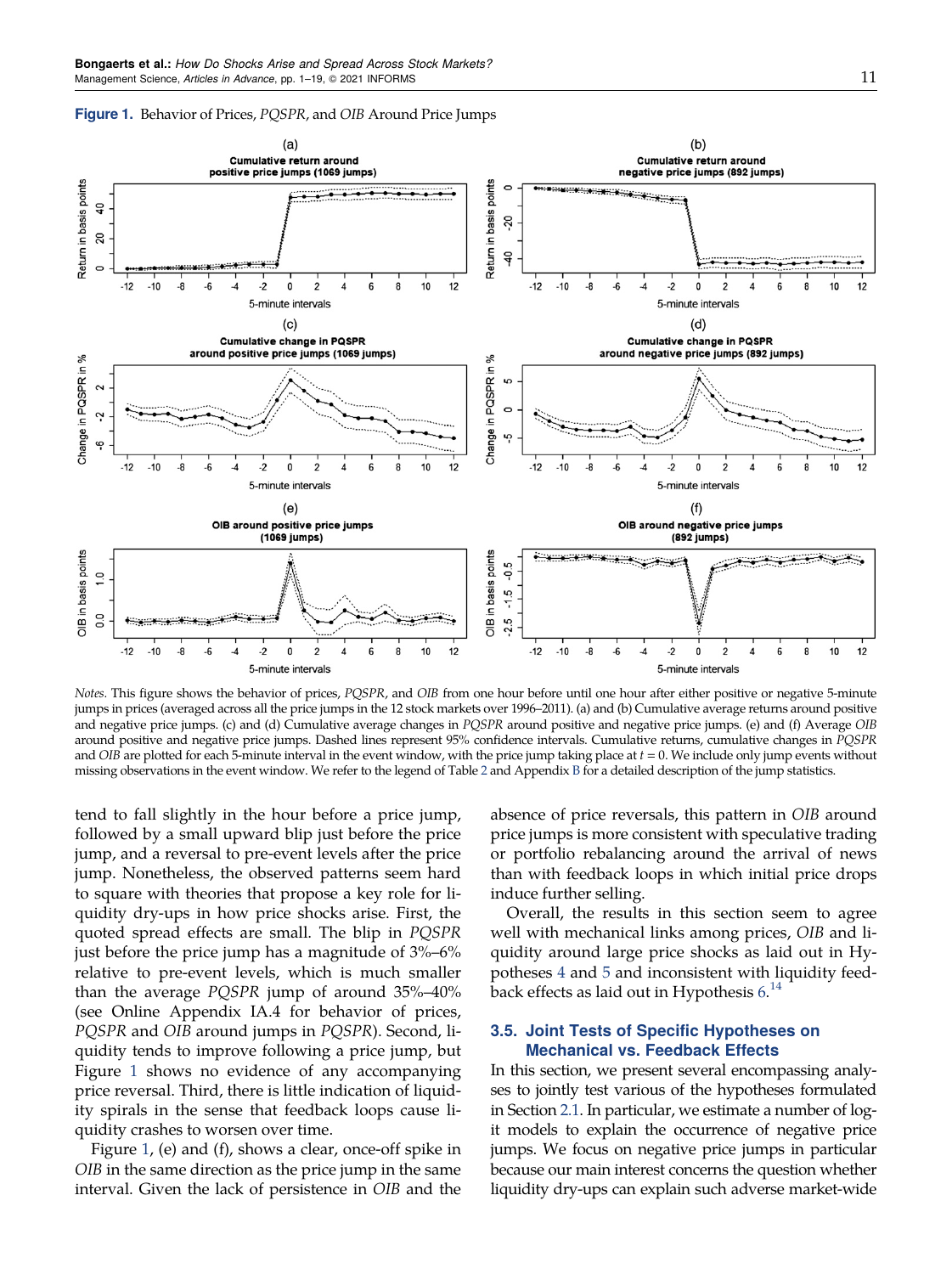|                               |             | Panel A: Contemporaneous firthlogit |            |                                      |            | Panel B: Lagged firthlogit |
|-------------------------------|-------------|-------------------------------------|------------|--------------------------------------|------------|----------------------------|
|                               | 5-minute    | 15-minute                           | 1-hour     |                                      | 5-minute   | 15-minute                  |
|                               |             |                                     |            | Lagged negative jump in PRICE i      | 0.000      | 0.001                      |
|                               |             |                                     |            |                                      | $(-1.39)$  | (0.61)                     |
| Positive jump in PQSPR i      | $0.007***$  | 0.005                               | 0.001      | Lagged positive jump in PQSPR i      | 0.001      | 0.002                      |
|                               | (3.24)      | (1.40)                              | (0.25)     |                                      | (0.62)     | (0.58)                     |
| Negative jump in OIB i        | $0.021***$  | $0.011***$                          | 0.014      | Lagged negative jump in OIB i        | 0.000      | 0.001                      |
|                               | (9.04)      | (3.09)                              | (1.61)     |                                      | (0.27)     | (0.61)                     |
| Negative jumps in PRICE not i | $0.022***$  | $0.041***$                          | $0.054***$ | Lagged negative jumps in PRICE not i | 0.000      | 0.000                      |
|                               | (9.54)      | (4.99)                              | (2.86)     |                                      | $(-0.23)$  | (0.42)                     |
| Positive jumps in PQSPR not i | $-0.001***$ | 0.001                               | 0.005      | Lagged positive jumps in PQSPR not i | 0.001      | 0.001                      |
|                               | $(-3.07)$   | (0.52)                              | (0.64)     |                                      | (0.58)     | (0.51)                     |
| Negative jumps in OIB not i   | $0.004***$  | $0.001***$                          | 0.002      | Lagged negative jumps in OIB not i   | 0.000      | 0.000                      |
|                               | (5.86)      | (2.41)                              | (1.40)     |                                      | $(-0.60)$  | (0.36)                     |
| Negative Macro                | $0.000**$   | $0.001***$                          | 0.001      | Negative Macro                       | $0.001***$ | $0.001***$                 |
|                               | (2.29)      | (2.48)                              | (0.75)     |                                      | (7.68)     | (4.39)                     |
| POSPR                         | $0.002***$  | $0.001***$                          | $-0.002$   | Lagged PQSPR                         | $0.001***$ | 0.000                      |
|                               | (13.82)     | (5.55)                              | $(-1.36)$  |                                      | (8.95)     | (1.01)                     |
| OIB                           | $0.000***$  | $0.000***$                          | $0.000***$ | Lagged OIB                           | $0.000*$   | 0.000                      |
|                               | $(-15.35)$  | $(-6.19)$                           | $(-3.68)$  |                                      | $(-1.91)$  | $(-0.12)$                  |
| Country FE                    | Yes         | Yes                                 | Yes        | Country FE                           | Yes        | Yes                        |
| Tjur $R^2$                    | $3.35\%$    | 5.48%                               | 11.74%     | Tjur $R^2$                           | $0.04\%$   | 0.03%                      |
| No. of observations           | 1,965,635   | 557,123                             | 86,591     | No. of observations                  | 1,938,682  | 533,178                    |

<span id="page-12-0"></span>Table 5. Intraday Firthlogit Models to Explain Negative Jumps in Prices

Notes. This table shows marginal effects of intraday firthlogit models to explain the occurrence of jumps in 5-minute/15-minute/1-hour valueweighted returns (PRICE) in our sample over 1996–2011. As dependent variable, we use an indicator variable of whether there was a negative price jump in a particular market *i* in a particular 5-minute/15-minute/1-hour interval. As independent variables, we use an indicator variable of same-sign jumps in value-weighted order imbalance (OIB) in market *i* in the same interval, an indicator variable of positive jumps in valueweighted proportional quoted spreads (PQSPR) in market *i* in the same interval, indicator variables of whether at least one other market in the same region (labeled "not i") has a same-sign (positive) jump in PRICE or in OIB (PQSPR) in the same interval, and an indicator variable for the window [−1,+12] / [−1,+4] / [−1,+1] surrounding negative macro announcements at the 5-minute/15-minute/1-hour frequency, respectively. Negative macro announcements are defined as macro announcements that occur on days with negative close-to-close returns in the respective market. We also control for PQSPR and OIB in a particular 5-minute/15-minute/1-hour interval. Panel A shows the results of firthlogit models with contemporaneous independent variables, and Panel B shows the results of firthlogit models with one-interval lagged independent variables except indicator variable for macro announcements (due to the rare nature of 1-hour jumps, it is not possible to estimate the lagged model at this frequency). All firthlogit models include country fixed effects. Continuous variables are winsorized at 0.5% and 99.5% levels, but we note that non-winsorized regressions produce equivalent results. We refer to the legend of Table [2](#page-7-0) and Appendix [B](#page-16-0) for a detailed description of the jump statistics. Data on the macro announcements are from the Econoday database.

\*\*\*, \*\*, and \* Statistical significance at 1%, 5%, and 10% levels, respectively.

financial shocks. We first estimate intraday logit models to relate the likelihood of 5-minute, 15-minute, and 1 hour price jumps to lagged and contemporaneous variables from the same and from other markets. We then estimate daily logit models that include a number of further explanatory variables, which we can only measure at the daily frequency, that are related to a variety of specific feedback channels.

Table 5 presents the results of the intraday logit models. As dependent variable, we use an indicator variable of whether there was a negative price jump in a particular market *i* in a particular 5-minute, 15-minute, or 1-hour interval. As independent variables, we use indicator variables of positive PQSPR jumps and negative OIB jumps in market i in the same interval, indicator variables of whether at least one other market in the same region (labeled "not i" in Table 5) has a negative jump in prices or in OIB or a positive jump in PQSPR in the same interval, an indicator variable for the period from 5-minute/ 15-minute/1-hour before until one hour after negative macro announcements (i.e., macro announcements that occur on the days with a negative close-to-close return in the respective market), $^{15}$  $^{15}$  $^{15}$  and the variables *PQSPR* and OIB separately. Because of estimation issues with regular logit models when explaining rare events, we follow the recommendation of Heinze and Schemper  $(2002)$  $(2002)$  and estimate firthlogit models instead.<sup>16</sup>

Table 5 presents the marginal effects of these firthlogit models, with contemporaneous independent variables in Panel A and one-interval lagged independent variables in Panel B, to study feedback effects reflected in serial (cross-)correlations in the main variables of interest. We cannot estimate the lagged firthlogits at the 1-hour frequency because of the extremely rare nature of negative 1-hour price jumps. Regarding Hypothesis [1](#page-4-0), Panel A indicates that a positive 5-minute PQSPR jump is associated with a statistically significant but economically small increase in the probability of a negative price jump in the same 5-minute interval of 0.7% (consistent with Table [3](#page-8-0)). However, this effect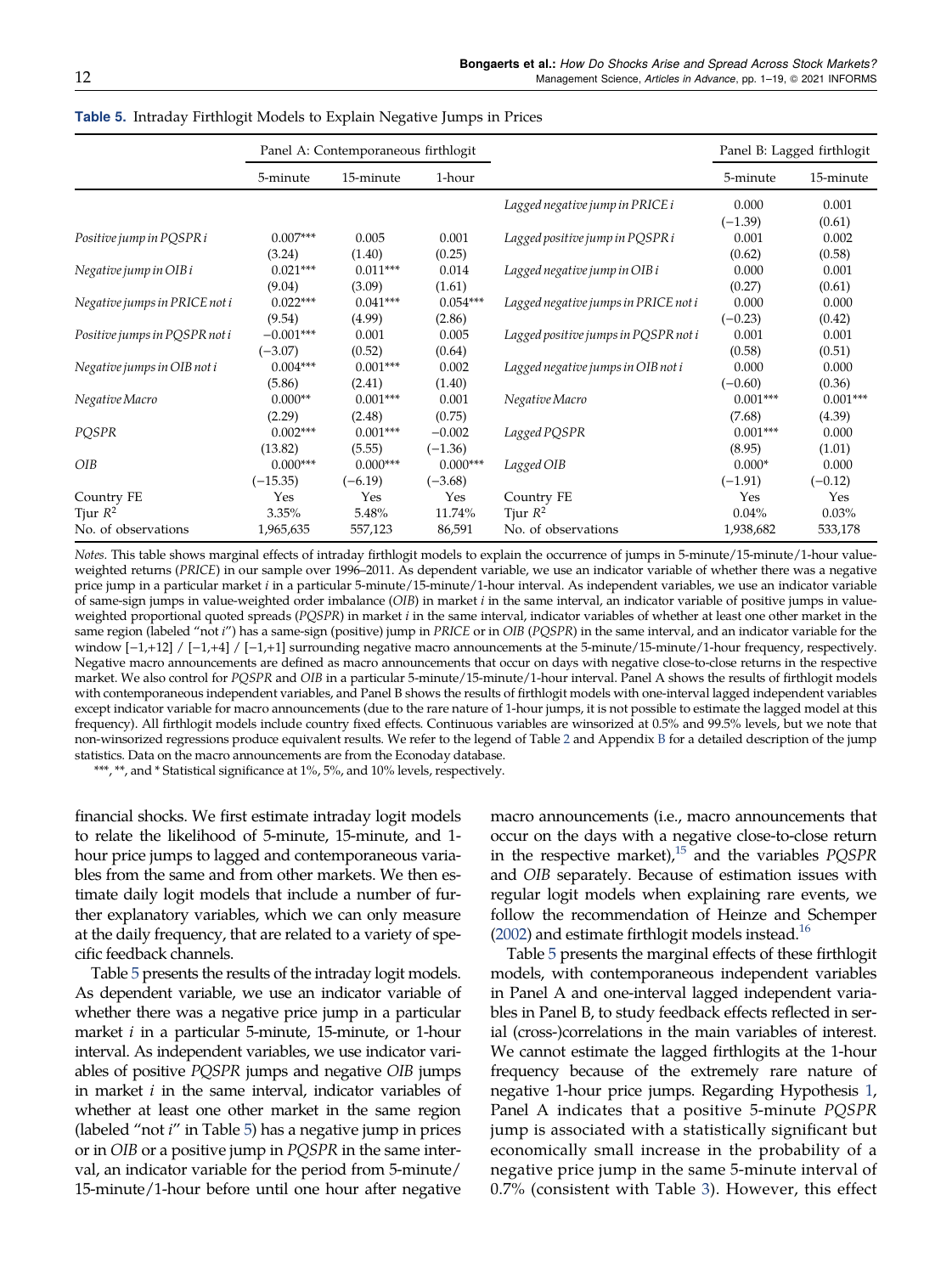dissipates at the 15-minute and 1-hour frequencies, suggesting that the relation between liquidity jumps and price jumps is of a transient and mechanical nature. Also consistent with Table [3](#page-8-0), negative OIB jumps increase the probability of a negative price jump in the same interval (by 2.1% at the 5-minute frequency), and again this effect is weaker at the lower frequencies.

Regarding Hypothesis [2](#page-4-0) (spillovers), Panel A of Table [5](#page-12-0) confirms the result in Section [3.2](#page-6-0) that price shocks can rapidly spillover across markets within the same region. The coefficient on "Negative jumps in PRICE not i" is positive and statistically significant at all three frequencies. It is also economically substantial; for example, a negative 1-hour price jump in another market in the same region increases the probability of a negative price jump in market  $i$  in the same hour by 5.4%. In contrast, positive PQSPR jumps in other markets within the region do not increase the probability of a negative price jump in market  $i$  in the same interval. There is some evidence that negative OIB jumps in other markets are associated with a greater probability of a negative price jump in market i.

Regarding Hypothesis [3](#page-4-0) (information events), Panel A of Table [5](#page-12-0) reports a positive and significant coefficient on the indicator variable for negative macro announcements at the 5-minute and 15-minute frequencies (consistent with Table [4\)](#page-10-0). Thus, price jumps are more likely around macro announcements. The economic magnitude of the coefficients is limited, indicating that these announcements cannot account for all negative price jumps in the sample. We further include PQSPR and OIB as control variables and find that negative price jumps are more likely when markets are less liquid and OIB is more negative.

Panel B of Table [5](#page-12-0) shows that most of the effects in Panel A disappear when the independent variables are lagged by one interval (except for the macro announcements variable), indicating that shocks to liquidity and trading activity and spillover effects only influence price jumps contemporaneously, suggesting mechanical rather than feedback effects (contradicting Hypothesis [6\)](#page-4-0). Panel B also shows that there is no persistence in price jumps themselves, in line with Hypothesis [4](#page-4-0) and contradicting Hypothesis [6.](#page-4-0) In sum, the Table [5](#page-12-0) results are most consistent with the information channel and provide little evidence of liquidity feedback effects.

In Table [6,](#page-14-0) we present the results of regular logit models estimated at the daily frequency designed to include a number of additional variables that proxy for various specific hypotheses on feedback effects for which we can only obtain daily data. Thus, the dependent variable is now an indicator variable of whether there was a 5-minute, 15-minute, or 1-hour price jump in a particular market i during a particular day. We include the same independent variables as in Table [5](#page-12-0)

(redefined at the daily frequency) and the following additional variables to assess Hypotheses [7](#page-4-0)–[10](#page-4-0): two proxies for funding liquidity (Hypothesis [7:](#page-4-0) T-Bill and EuroDollar (TED) spread from Federal Reserve Economic Data (FRED), following Brunnermeier and Pedersen [2009,](#page-18-0) and stock returns of the local banking sector index from Datastream orthogonalized with respect to local market index, following Hameed et al. [2010\)](#page-18-0), a proxy for market runs (Hypothesis [8:](#page-4-0) flows into and out of all regional passive mutual funds from Morningstar Direct), $17$  a proxy for behavioral feedback effects (Hypothesis [9](#page-4-0): indicator variable of whether the local stock market index crossed a salient price boundary during the same day), $^{18}$  and a proxy for feedback effects because of dynamic hedging demands (Hypothesis [10](#page-4-0): total volume of at-the-money put and call options on the local stock market index from Datastream).<sup>19</sup>

Table [6](#page-14-0) shows no relation between the occurrence of negative price jumps on a day and same-day positive PQSPR jumps, neither in the same market nor in other markets within the region. Negative price jumps are positively and significantly related to negative OIB jumps in both the same and in other markets and to negative price jumps in other markets, as in Table [5.](#page-12-0) The coefficients on the control variables PQSPR and OIB are also largely in line with Table [5.](#page-12-0)

We once again find corroborating evidence for Hypothesis [3](#page-4-0) (information events), as the coefficient on the negative macro announcements variable is positive and significant at the 5-minute, 15-minute, and 1 hour frequencies (consistent with Table [4](#page-10-0)). There is little evidence that variables that are meant to capture potential funding liquidity spirals help to explain the occurrence of price jumps in our sample. If anything, the coefficient on the TED spread is negative, opposite of the expected sign under Hypothesis [7](#page-4-0) of liquidity dry-ups because of funding liquidity effects. The coefficient on local bank returns is not significant, with the exception of a marginally significantly negative effect at the 1-hour frequency. Table [6](#page-14-0) also shows no other indication that market runs as proxied by regional flows into and out of passive funds (Hypothesis [8\)](#page-4-0) have a significant effect on price jumps at any of the frequencies under consideration.

We do find that our indicator variable for salient price boundaries (a proxy for Hypothesis [9:](#page-4-0) behavioral feedback effects) has a positive and significant coefficient at the 5-minute and 1-hour frequencies. This finding suggests that behavioral effects may be at play around some of the price jumps, although the statistical and economic significance of this variable are weaker than for our macro announcements variable and there is no indication of associated liquidity effects. In the final specification to explain negative 5-minute price jumps, we add the total volume in at-the-money options on the local stock market index (a proxy for Hypothesis [10](#page-4-0): feedback effects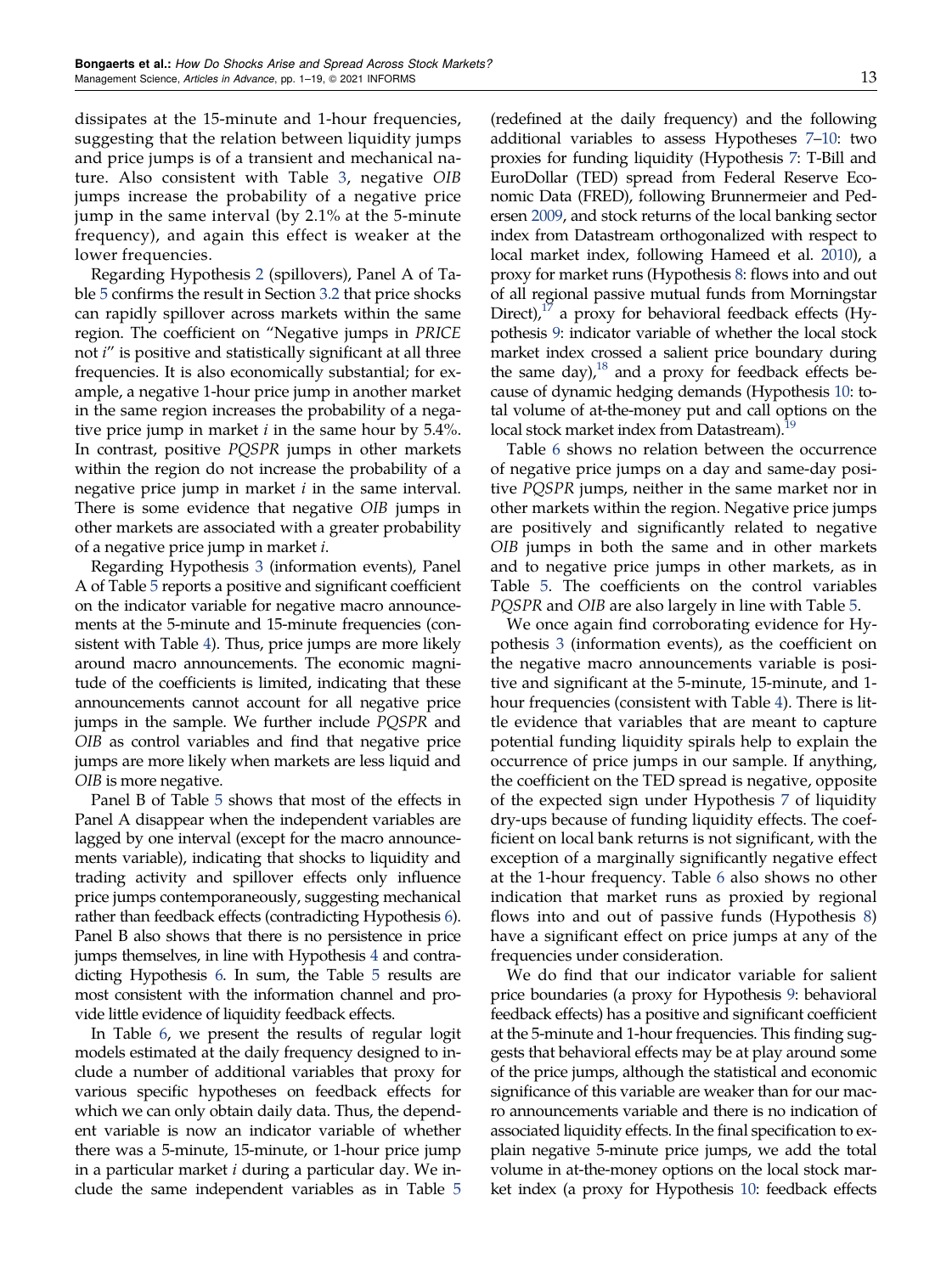|                               |             |             |             |             | 5-minute    |             |            |             | 15-minute   | 1-hour      |
|-------------------------------|-------------|-------------|-------------|-------------|-------------|-------------|------------|-------------|-------------|-------------|
|                               | (1)         | (2)         | (3)         | (4)         | (5)         | (6)         | (7)        | (8)         | (9)         | (10)        |
| Positive jump in PQSPR i      | 0.012       | 0.014       | 0.011       | 0.012       | 0.014       | 0.012       | $-0.018$   | 0.015       | 0.008       |             |
|                               | (1.06)      | (1.19)      | (0.85)      | (0.96)      | (1.15)      | (0.93)      | $(-0.97)$  | (1.09)      | (1.08)      |             |
| Negative jump in OIB i        | $0.077***$  | $0.073***$  | $0.077***$  | $0.075***$  | $0.077***$  | $0.076***$  | $0.124***$ | $0.074***$  | $0.041**$   | $0.030*$    |
|                               | (3.11)      | (3.12)      | (3.17)      | (3.01)      | (3.02)      | (2.99)      | (2.92)     | (3.03)      | (2.51)      | (1.67)      |
| Negative jumps in PRICE not i | $0.032**$   | $0.036**$   | $0.032**$   | $0.036**$   | $0.031**$   | $0.035**$   | $0.081***$ | $0.037**$   | $0.046***$  | $0.034***$  |
|                               | (2.09)      | (2.14)      | (2.14)      | (2.22)      | (1.99)      | (2.18)      | (3.17)     | (2.08)      | (3.76)      | (3.23)      |
| Positive jumps in POSPR not i | 0.002       | 0.004       | 0.002       | 0.001       | 0.001       | 0.001       | $-0.013$   | 0.003       | 0.002       | 0.003       |
|                               | (0.64)      | (0.67)      | (0.45)      | (0.19)      | (0.32)      | (0.18)      | $(-1.55)$  | (0.42)      | (0.52)      | (0.38)      |
| Negative jumps in OIB not i   | $0.015***$  | $0.016***$  | $0.016***$  | $0.015***$  | $0.014***$  | $0.015***$  | $0.029**$  | $0.016***$  | $0.019***$  | $0.023***$  |
|                               | (3.80)      | (3.00)      | (4.00)      | (4.04)      | (3.70)      | (3.61)      | (1.97)     | (3.31)      | (3.04)      | (3.16)      |
| Average PQSPR                 | $0.036***$  | 0.036       | $0.041***$  | $0.034***$  | $0.035***$  | $0.036***$  | 0.117      | 0.042       | 0.014       | $-0.002$    |
|                               | (3.10)      | (1.35)      | (3.35)      | (3.01)      | (3.01)      | (3.14)      | (0.57)     | (1.56)      | (1.36)      | $(-0.23)$   |
| Average OIB                   | $-0.014***$ | $-0.011***$ | $-0.013***$ | $-0.014***$ | $-0.013***$ | $-0.014***$ | $-0.014$   | $-0.012***$ | $-0.002***$ | $-0.000***$ |
|                               | $(-5.22)$   | $(-4.35)$   | $(-5.56)$   | $(-4.96)$   | $(-5.38)$   | $(-5.37)$   | $(-1.47)$  | $(-4.49)$   | $(-5.63)$   | $(-6.82)$   |
| Negative Macro                |             | $0.017***$  |             |             |             |             |            | $0.017***$  | $0.008***$  | $0.006***$  |
|                               |             | (4.82)      |             |             |             |             |            | (5.93)      | (3.69)      | (2.64)      |
| <b>TED</b>                    |             |             | $-0.022***$ |             |             |             |            | $-0.028***$ | $-0.004$    | $-0.005***$ |
|                               |             |             | $(-3.90)$   |             |             |             |            | $(-4.15)$   | $(-0.93)$   | $(-3.32)$   |
| Orthogonal BankReturn         |             |             |             | $-0.047$    |             |             |            | $-0.148$    | 0.020       | $-0.053*$   |
|                               |             |             |             | $(-0.43)$   |             |             |            | $(-1.00)$   | (0.33)      | $(-1.71)$   |
| Regional Passive Fund Flows   |             |             |             |             | 0.676       |             |            | 0.550       | $-0.012$    | $-0.014$    |
|                               |             |             |             |             | (1.35)      |             |            | (1.07)      | $(-0.08)$   | $(-0.11)$   |
| Salient Price Boundaries      |             |             |             |             |             | $-0.001$    |            | $0.005*$    | 0.003       | $0.004***$  |
|                               |             |             |             |             |             | $(-0.48)$   |            | (1.73)      | (1.35)      | (2.63)      |
| Option volume                 |             |             |             |             |             |             | $-0.000$   |             |             |             |
|                               |             |             |             |             |             |             | $(-1.14)$  |             |             |             |
| Country fixed effects         | Yes         | Yes         | Yes         | Yes         | Yes         | Yes         | Yes        | Yes         | Yes         | Yes         |
| Year fixed effects            | Yes         | Yes         | Yes         | Yes         | Yes         | Yes         | Yes        | Yes         | Yes         | Yes         |
| Pseudo- $R^2$                 | 5.0%        | 6.2%        | 5.2%        | 5.0%        | 5.0%        | 5.0%        | 10.8%      | 6.5%        | 11.1%       | 19.2%       |
| No. of observations           | 39,950      | 28,398      | 38,294      | 37,590      | 38,437      | 38,097      | 3,899      | 25,186      | 22,574      | 17,421      |

<span id="page-14-0"></span>Table 6. Daily Logit Models to Explain Negative Jumps in Prices

Notes. This table shows marginal effects of daily logit models to explain the occurrence of days with negative jumps in 5-minute/15-minute/1 hour value-weighted returns (PRICE) in our sample over 1996–2011. As dependent variable, we use an indicator variable of whether there was a 5-minute/15-minute/1-hour price jump in a particular market i on a particular day. As independent variables, we use an indicator variable of positive 5-minute/15-minute/1-hour jumps in value-weighted proportional quoted spreads (PQSPR) in market i during the same day, an indicator variable of negative 5-minute/15-minute/1-hour jumps in value-weighted order imbalance (OIB) in market i on the same day, indicator variables of whether at least one other market in the same region (labeled "not i") has a negative (positive) jump in PRICE or in OIB (PQSPR) on the same day, the average PQSPR and OIB on the same day, an indicator variable for a negative macro announcement on the same day (negative macro announcements are defined as announcements that occur on days with negative close-to-close returns in the respective market), the T-Bill and EuroDollar (TED) spread, the stock return of the local banking sector (orthogonalized with respect to the local market index under consideration), aggregate regional flows into and out of passive mutual funds (divided by the previous-year market capitalization of the region), an indicator variable whether the local stock market index crossed salient price boundary during the same day, and the exponentially-weighted moving average volume of at-the-money put and call options on the local market index (including contemporaneous volume and with an exponential weighting factor 0.5). All logit models include country and year fixed effects. Standard errors are clustered by country. Continuous variables are winsorized at 0.5% and 99.5% levels, but we note that non-winsorized regressions produce equivalent results. We refer to the legend of Table [2](#page-7-0) and Appendix [B](#page-16-0) for a detailed description of the jump statistics. Data are from TRTH (trade and quote data), Federal Reserve Economic Data (TED spread), Datastream (option volumes and stock return of the local banking sector), Econoday (macro announcements), Morningstar Direct (passive fund flows), and World Bank (country market capitalization).

\*\*\*, \*\*, and \*Statistical significance at 1%, 5%, and 10% levels, respectively.

because of dynamic hedging demand). We note that the number of observations drops dramatically because these data only start in 2009, and we cannot estimate this specification at the 15-minute and 1-hour frequencies. The coefficient on this variable is not significant.

Taken together, the results in Tables [5](#page-12-0) and 6 are largely supportive of information as the predominant channel through which price shocks arise and spread across markets and provide little support for feedback effects that could lead to liquidity dry-ups fomenting sudden adverse intraday market-wide price shocks and spillovers across markets.

# 4. Conclusion

We study how intraday market-wide shocks arise and spread across 12 stock markets around the world over 1996–2011, with a particular focus not only on shocks to prices but also on shocks to liquidity and trading activity. Our main purpose is to assess the relevance of the liquidity and information channels in explaining how sudden market-wide shocks arise and spread across stock markets. Our findings can be summarized as follows. First, jumps in prices, quoted spreads, and order imbalance are prevalent and large. Second, we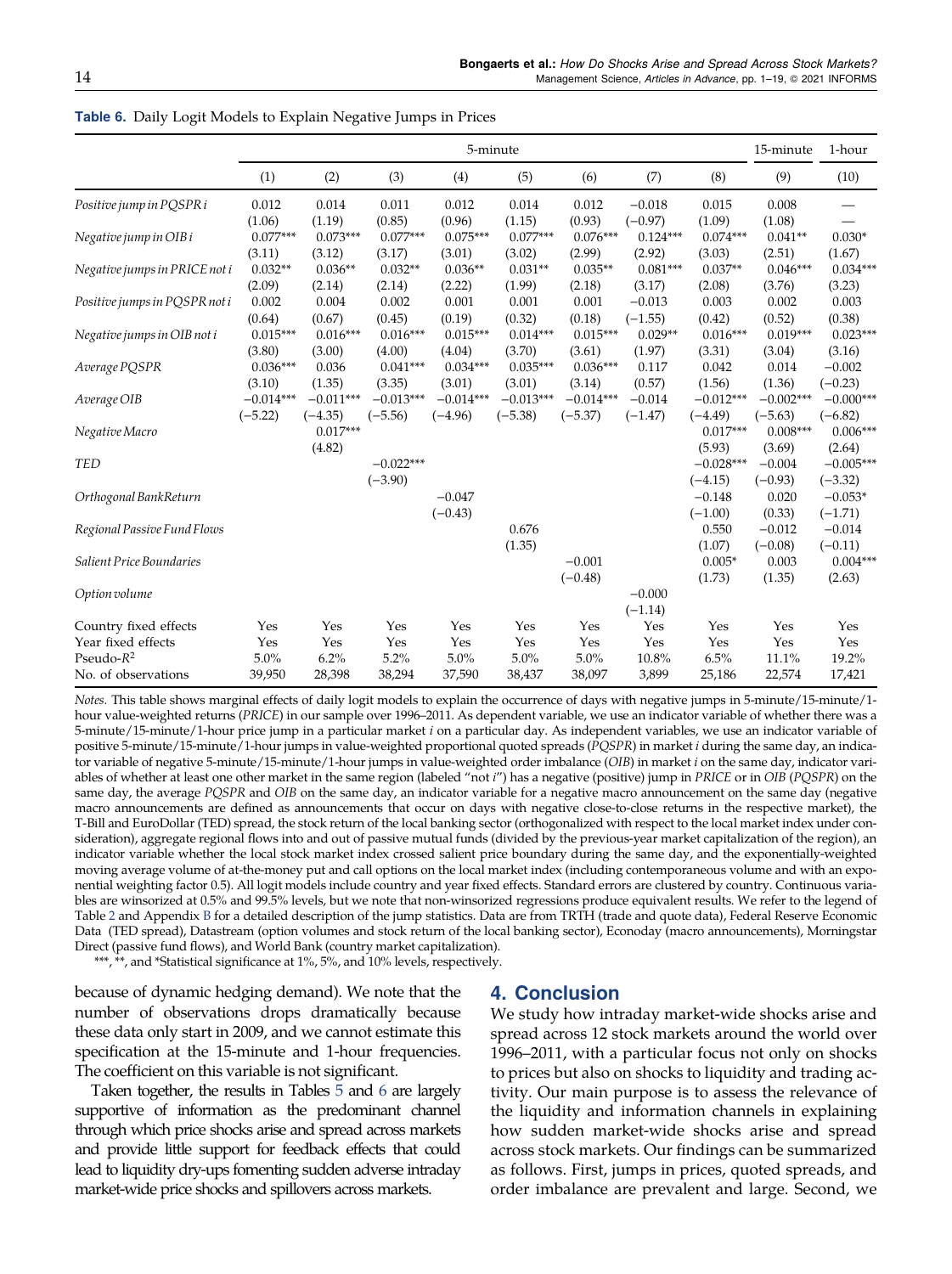<span id="page-15-0"></span>document a significant association of price jumps with jumps in order imbalance but not with jumps in spreads. Third, jumps in prices and order imbalance exhibit significant spillover effects across markets (even at high frequencies), but spillovers of jumps in spreads to other markets are rare. Fourth, we test a number of specific hypotheses to distinguish between the liquidity and information channels. We find that price jumps are immediate and permanent and are often associated with macro announcements. Shocks to spreads and order imbalance around price jumps revert quickly and we find little evidence of feedback loops, neither by examining the behavior of prices, spreads, and order imbalance around price jumps nor by examining proxies for funding liquidity spirals, market runs, and other feedback effects.

We believe that our finding that liquidity dry-ups do not play more than a minor role in explaining how sudden intraday market-wide price shocks arise and spread across international stock markets should be of interest to investors and regulators alike. Our analysis does not rule out that theories on liquidity dry-ups are relevant in other markets, in other asset classes, at (much) higher or lower frequencies, and for shocks to individual securities rather than to the market as a whole. However, our results do suggest that investors can effectively reduce their exposure to intraday stock market liquidity dryups through international diversification. Regulators may find comfort in our finding that liquidity dry-ups seem to play a less central role in how sudden, marketwide price shocks arise and spread across stock markets than perhaps previously thought.

#### Acknowlegments

The authors thank Yakov Amihud, Torben Andersen, James Brugler, Joachim Grammig, Patrick Groenen, Charles-Albert Lehalle, Francis Longstaff, Albert Menkveld, Loriana Pelizzon, Asani Sarkar, Ramabhadran Thirumalai, Michel van der Wel, Christian Voight, Avi Wohl, seminar participants at Erasmus University, and conference participants at the Centre for Applied Research on International Markets, Money Banking and Regulation (Baffi Carefin) conference on "The Development of Securities Markets: Trends, Risks and Policies" (2017, Milan), the Annual Conference in International Finance (2016, Hong Kong), the 7th Behavioral Finance Conference (2016, Miami), the Financial Times Stock Exchange (FTSE)/Russell World Investment Forum (2016, Sea Island, Georgia), the 8th Financial Risks International Forum (2015, Paris), the 5th Emerging Markets Finance Conference (2014, Bombay), the Extreme Events in Finance conference (2014, Royaumont, France), the German Finance Association meeting (2014, Karlsruhe), and the International Network for Economic Research (INFER) Workshop on "Financial Globalization, International Trade and Development" (2014, Bordeaux) for helpful comments. The authors thank Michel van der Wel for sharing the U.S. macro news announcements data. The authors thank OneMarket Data for the use of their OneTick software.

#### Appendix A. Sample Selection and Data Screens

This appendix describes the sample and data filters used in the paper. We start with a detailed description of the data sources and sample selection, subsequently discuss our data screens, and conclude with a discussion of potential limitations in our sample construction.

## A.1. Data Sources and Sample Selection

We use two databases to build our sample: Datastream and TRTH. From the former, we obtain RICs for all common stocks that are traded on 12 exchanges around the world. Then, we identify stocks that were ever part of the major local market index for each of these exchanges from 1996 until 2011 through the TRTH Speedguide. Subsequently, we follow Boehmer et al. [\(2020](#page-18-0)) and use the exchanges that they identify as primary trading venues for each country. We select common stocks that are traded in local currency, are identified as the major security type for each firm and have their primary quote from the primary trading venue (to exclude cross-listings). In a final step, we merge the data on major index constituents from the TRTH Speedguide with those on common stocks and market capitalization from Datastream.

We obtain tick-by-tick data on trades and quotes for these stocks from TRTH. The exchanges in our sample can be classified into three regions based on time zones: America, Asia, and Europe/Africa. The American region includes the following countries (the exchange and the equity index used are in parentheses): Brazil (exchange: Bolsa de Valores, Mercadorias and Futuros de São Paulo; index: BOVESPA), Canada (exchange: Toronto Stock Exchange; index: TSX COM-POSITE), Mexico (exchange: Bolsa Mexicana de Valores; index: IPC), United States (exchange: New York Stock Exchange, index: S&P100). The Asian region includes Hong Kong (exchange: Stock Exchange of Hong Kong; index: HSI), India (exchange: National Stock Exchange of India; index NIFTY50), Japan (exchange: Tokyo Stock Exchange; index: NIKKEI225), Malaysia (exchange: Bursa Malaysia; index: KLCI). The European/African region includes France (exchange: Paris Euronext; index: CAC40), Germany (exchange: Xetra; index: DAX), South Africa (exchange: Johannesburg Stock Exchange; index: JALSH), United Kingdom (exchange: London Stock Exchange; index: FTSE100). Data for these exchanges are generally available over 1996–2011, with a few exceptions. In particular, data availability for Germany and South Africa starts in 1997, for Mexico in 1998, for India in 2000, and for Brazil in 2006.

We obtain the historical opening hours for each of the exchanges from several sources: the TRTH Speedguide, Skeete [\(2004\)](#page-19-0), exchanges' websites, and the Federation of European Securities Exchanges. We cross-check these opening hours by examining the trading activity patterns observed in the data and select the shortest opening hours when in doubt. Because we cannot clearly distinguish between auctions and continuous trading sessions, we disregard the first and the last 15 minutes of each trading day. We also discard overnight changes. We also take into account the daylight saving time (DST) for all markets under consideration. We refer to Online Appendix IA.1 for a summary of the sample selection, information on the exchanges' opening hours, time zone, and GMT offset with and without DST.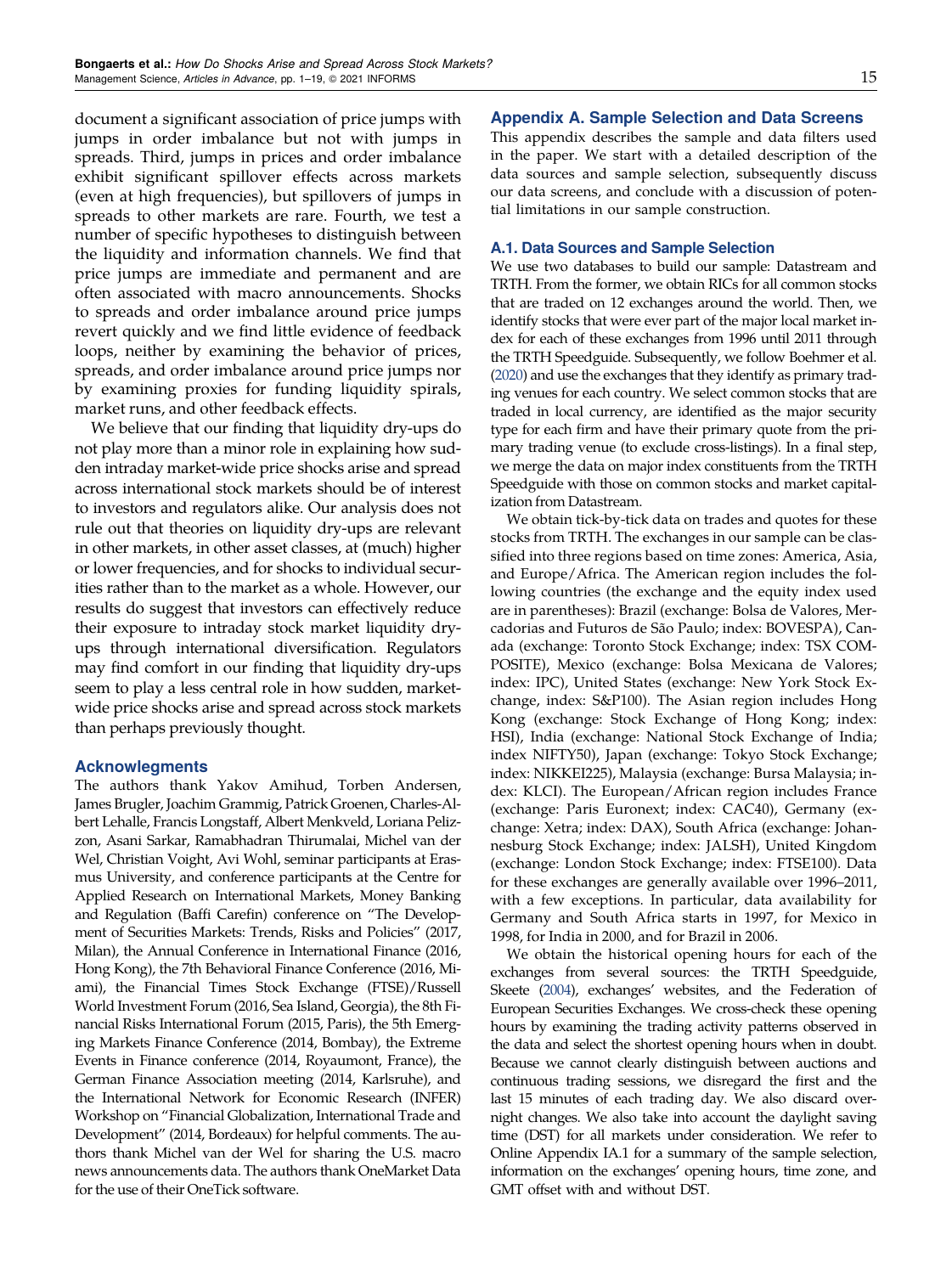#### <span id="page-16-0"></span>A.2. Data Screens

We filter the data following Rösch et al. ([2017\)](#page-19-0). We use two sets of screens: one set for trade data and another set for quote data. We discard trades when they occur outside the opening hours of the exchange, when the trade price is not positive, when the trade size is more than 10,000 shares (to exclude block trades from our sample), or when the trade price differs from the prices of the 10 surrounding ticks by more than 10% (since these are likely to be erroneous entries). We discard quotes when quotes occur outside the opening hours of the exchange, when the bid and ask prices are not positive, when the bid price is higher than the ask price, when the bid or ask price differs from the bid or ask price of the 10 surrounding ticks by more than 10%, and when the proportional bid-ask spread exceeds 25%. To reduce the impact of stock-level noise and to secure a certain level of representativeness, we discard 5-minute, 15-minute, and 1 hour intervals for a given market when there are fewer than ten stocks with a trade (indicating very low trading activity that could be due to breaks, public holidays, or trading halts that we are unable to identify in a consistent manner). To optimize the use of our data, we processed it such that omitting a 5-minute interval does not necessarily mean omitting the associated 15-minute interval. We use all available 5-minute intervals to construct the 15-minute interval: sum the log-returns, take the last value of the proportional quoted spread, and sum the order imbalance. If at least during one of the 5-minute intervals the number of stocks with trades was greater than 10, the whole 15-minute interval is valid. We refer to Online Appendix IA.1 for a summary of stock-level and marketlevel filters.

#### A.3. Sample Construction Limitations

There are several potential limitations in our sample construction. First, we use RICs that ever refer to the stock that was part of the index during our sample period (1996–2011). However, RICs can change through time and TRTH does not provide information on re-used RICs. Therefore, some of the data in our sample could stem from different stocks than the index constituents. Second, we do not have access to historical index constituents. We believe that these limitations are not severe due to the value-weighting averaging of the stocklevel variables, which results in a small weight for small and illiquid stocks that may not have been part of the index in the time interval under consideration. Finally, we cross-checked our market-wide returns by verifying that their means and standard deviations are close to those of the corresponding indices for the respective markets and that the market-wide returns displayed a high correlation with the corresponding index returns.

#### Appendix B. BNS Jump Measure

This appendix describes the BNS jump measure of Barndorff-Nielsen and Shephard ([2006](#page-18-0)) and the algorithm of Andersen et al. ([2010\)](#page-18-0) that we use to determine the exact interval in which a jump occurs. A jump measure is a statistical non-parametric test statistic for jumps in a time-series. In this paper, we follow Andersen et al. ([2010\)](#page-18-0) and use the logarithmic BNS measure:

$$
Z_{t} = \frac{\sqrt{T}(\ln BV_{t} - \ln RV_{t})}{\sqrt{(\mu_{1}^{-4} + 2\mu_{1}^{-2} - 5)TQ_{t}BV_{t}^{-2})}},
$$
\n
$$
RV_{t} = \sum_{k=2}^{T} (V_{k,t})^{2},
$$
\n
$$
BV_{t} = \mu_{1}^{-2} \sum_{k=2}^{T} |V_{k,t}| |V_{k-1,t}|,
$$
\n
$$
TQ_{t} = \frac{1}{T} \mu_{4/3}^{-3} \sum_{k=3}^{T} |V_{k,t}|^{4/3} |V_{k-1,t}|^{4/3} |V_{k-2,t}|^{4/3},
$$
\n
$$
\mu_{1} = \sqrt{2/\pi},
$$
\n
$$
\mu_{4/3} = 2^{2/3} \Gamma(7/6)/\Gamma(1/2),
$$

where  $Z_t$  is the logarithmic BNS measure in period  $t$ ,  $RV_t$ is the squared variation (realized variation) in period  $t$ ,  $BV_t$ is the bipower variation for period  $t$ ,  $TQ_t$  is the "realized tripower quarticity" of the process (which is part of the scaling factor for statistics to follow a standard normal distribution),  $V_{kt}$  is the variable of interest (returns, changes in PQSPR, or OIB) in the  $k$ -th interval during period  $t$ , and  $T$ is the total number of valid intervals within period  $t$ . Under the null hypothesis of no jumps,  $Z_t$  follows a standard normal distribution. We construct  $Z_t$  at a daily, weekly, and monthly frequency, for which we use 5-minute, 15 minute and 1-hour intervals, respectively.

The BNS jump statistic is based on the assumption that  $V_{kt}$  follows a Brownian motion with zero drift plus a Poisson jump process. The bipower variation aims to measure the variation of the continuous part of process (the Brownian motion itself) that is free of any jumps, while the squared variation is the variation of the process including the jumps. The bipower variation is estimated as the sum of the products of the current and lagged absolute values of the variable during the period, and thus the impact of a large jump on the bipower variation is small. In contrast, the squared variation is estimated as the sum of the products of the current absolute value of the variable with itself, and thus a large jump blows up the squared variation compared with the bipower variation. Hence, if there is a jump, the squared variation exceeds the bipower variation and the ratio of these two variables gives an indication of whether a jump occurred. If period  $t$  features a jump, then  $Z_t$  should be negative and large in absolute terms. In addition to the assumption that our variables follow a Brownian motion with zero drift plus a Poisson jump process, there are several other important assumptions underlying the formulas above. First, we assume that volatility is constant over the period over which we test for a jump. We know that volatility exhibits intraday patterns and alleviate this concern by discarding the first and last 15 minutes of each day, since intraday volatility is high at the beginning and end of the trading session (Andersen and Bollerslev [1997](#page-18-0)). Second, we assume that T is large enough  $(T \approx T - 1 \approx T - 3)$ . We reject the null hypothesis of no jumps if the BNS statistic is below the 0.1% percentile of the standard normal distribution (one-sided test).

The BNS test statistic indicates whether there was a jump for a given period but does not pinpoint the exact interval when the jump occurs. To determine the exact time of the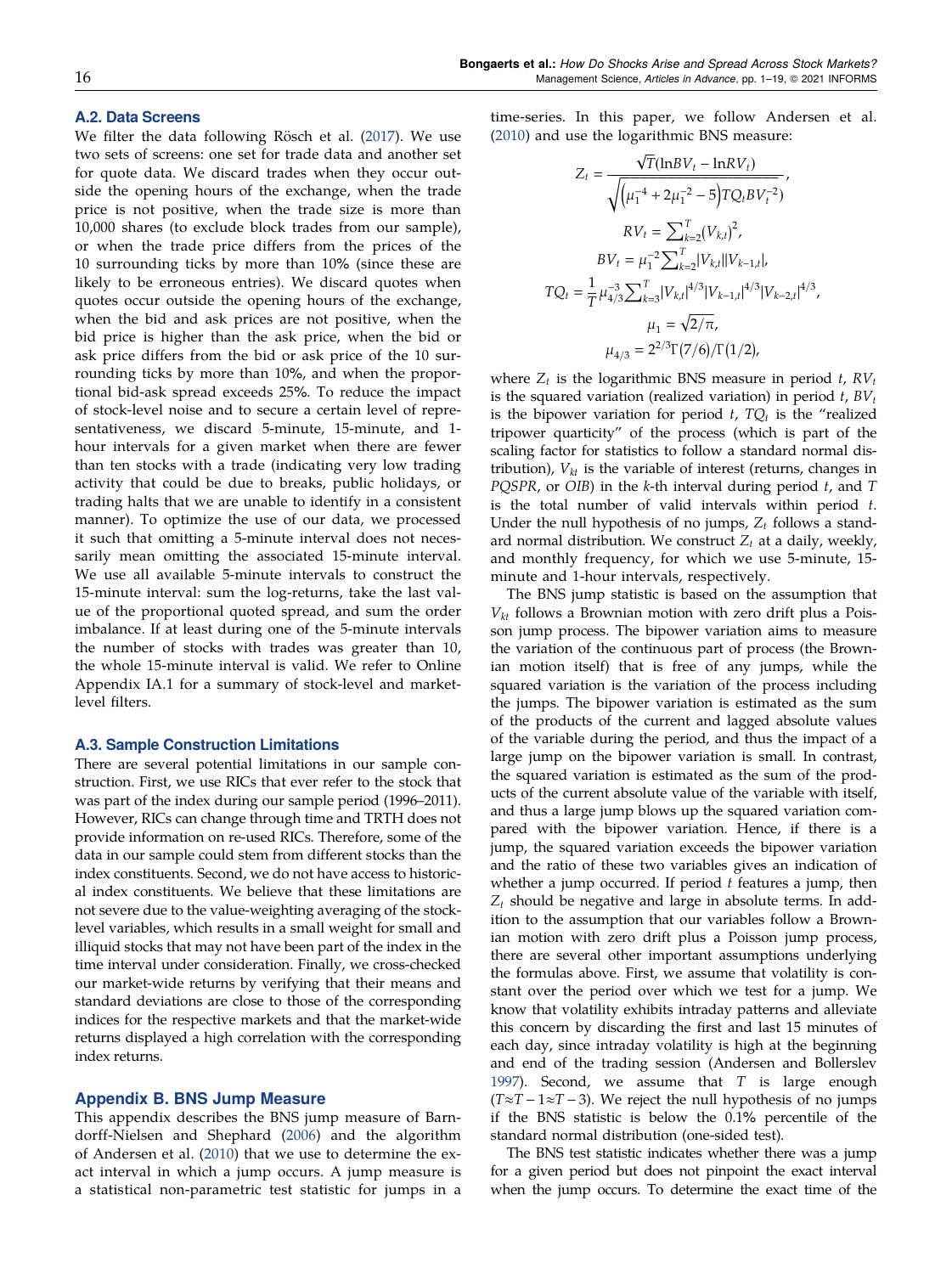<span id="page-17-0"></span>jump, we use the algorithm of Andersen et al. [\(2010](#page-18-0)). We first compute  $Z_t$  for any period with *at least* 25 valid intervals available. Then, we check whether we can reject the null hypothesis of no jumps (based the 0.1% percentile of the standard normal distribution). If the null hypothesis is rejected, we search for the most influential interval within period  $t$ . In other words, we identify the interval that has the maximum effect on the realized variation (squared variation). We mark this interval as a jump. We repeat the procedure (replacing this observation by the average of the remaining squared observations in the realized variance computation) until we no longer reject the null hypothesis of no jumps or until there are fewer than 10 observations left. In our sample, the latter of these two conditions never becomes binding.<sup>2</sup>

#### **Endnotes**

<sup>1</sup> See Eun and Shim [\(1989\)](#page-18-0), Roll [\(1989](#page-19-0)), and Hamao et al. ([1990](#page-18-0)) for early research; Forbes and Rigobon ([2002](#page-18-0)), Bae et al. [\(2003\)](#page-18-0), and Hartmann et al. [\(2004\)](#page-18-0) for studies on contagion; Karolyi ([2003](#page-18-0)) for a literature review; and Longstaff ([2010\)](#page-19-0) and Bekaert et al. [\(2014](#page-18-0)) for analyses of the global financial crisis.

<sup>2</sup> Recent papers that use the TRTH database include Lau et al. ([2012](#page-18-0)), Marshall et al. [\(2012\)](#page-19-0), Boehmer et al. ([2019\)](#page-18-0), Frino et al. ([2014](#page-18-0)), Lai et al. ([2014\)](#page-18-0), Boehmer et al. ([2020](#page-18-0)), Fong et al. ([2017](#page-18-0)), and Rösch et al. (2017).

<sup>3</sup> For robustness purpose, we conducted all our analysis for the 1996–2006 and 2006–2011 subperiods (see Online Appendix IA.5). Our main findings are robust across subperiods.

<sup>4</sup> Data requirements preclude meaningful price impact estimates at high frequencies. In unreported tests, we also examine effective spreads (PESPR, defined as the difference between the trade price and the prevailing midquote) and turnover as measures of liquidity and trading activity, but detect very few jumps in either. A potential explanation is that PESPR can only be measured when a trade occurs and rational investors observing a jump in quoted spreads could abandon the market and return when liquidity improves.

<sup>5</sup> We use round intervals to aggregate variables from the 5-minute frequency to lower frequencies. For the 15-minute frequency, we use intervals 0–15, 15–30, 30–45, and 45–60; for the 1-hour frequency, we use interval 0–60. We require that the full hour is available for an hourly observation to be included. This means that if the data start at 9:30 the period from 9:30 to 10:00 is dropped. The reason is that we want to compare intervals with homogeneous horizons.

<sup>6</sup> Examples include coincidences of extreme returns (Bae et al. [2003\)](#page-18-0), extreme value theory (Hartmann et al. 2004), dynamic conditional correlations (Chiang et al. [2007\)](#page-18-0), and copulas (Rodriguez [2007\)](#page-19-0).

<sup>7</sup> Other jump measures include those devised by Jiang and Oomen ([2008](#page-18-0)), Lee and Mykland [\(2008](#page-19-0)), Jacod and Todorov [\(2009\)](#page-18-0), and Caporin et al. [\(2017\)](#page-18-0).

<sup>8</sup> Our estimation of the BNS measure assumes that volatility is constant within the trading day. Although it is well known that volatility exhibits intraday patterns, this concern is attenuated in our setting because we discard the first and last 15 minutes of the trading session (Andersen and Bollerslev [1997](#page-18-0)).

<sup>9</sup> To illustrate, we reject the null hypothesis of no 5-minute jumps if the BNS statistic for a particular day is below the 0.1% percentile of the standard normal distribution. Thus, the type I error (erroneously rejecting the null hypothesis of no jumps) is 0.1% of the total number of days in our sample (i.e., not 0.1% of the total number of 5 minute intervals). Put differently, over the entire 1996–2011 sample period, we would expect to see four days per market being classified as days with jumps under the null hypothesis of no jumps. However, the actual numbers of days with detected jumps in prices, PQSPR, and OIB are much higher.

 $10$  We note that the sum of the numbers of price jumps in the columns of Panel A of Table [4](#page-10-0) sometimes slightly exceeds the total number of price jumps for the respective market reported in Table [2](#page-7-0) in case some price jumps are accompanied by more than one jump in PQSPR on the same day. The fractions of coinciding jumps reported in this section are corrected for any such double counting.

<sup>11</sup> We are grateful to Michel van der Wel for providing the data on U.S. macro announcements over 2004–2009, as used in Opschoor et al. ([2014](#page-19-0)), and for his advice on data filters. We note that the Econoday database starts in 2001. For some countries, coverage starts even later and some of the other countries in our sample are not covered at all during our sample period. We aggregate multiple macro announcements with the same release time to one event, so the numbers of announcements reported in the text and in Table [4](#page-10-0) refer to the number of unique release times.

<sup>12</sup> A one-hour window may seem long for capturing the response of U.S. markets to U.S. macro announcements in recent years. However, for other markets, for the earlier years in our sample, and for news from other countries/regions, it may take more than a few minutes for the news to be fully incorporated into local prices. As a comparison, Lee [\(2012](#page-19-0)) uses a 30-minute post-announcement window in her analysis of jumps in market-wide and firm-specific U.S. stock prices around U.S. macro announcements over 1993–2008.

<sup>13</sup> We include only jump events without missing observations in the event window. We also obtain similar graphs at the 15-minute and 1-hour frequencies (see Online Appendix IA.4).

<sup>[1](#page-11-0)4</sup> The results in Figure 1 do not imply that all price jumps are permanent. In the Online Appendix, we follow the definition of Brogaard et al. [\(2018\)](#page-18-0) of shocks that revert by less than one third (more than two thirds) as permanent (transitory). Around 18% of all price jumps are classified as transitory (V-shaped) based on the one-hour window after the jump. Even for these transitory price jumps, the behavior of PQSPR also does not accord well with the description of liquidity black holes by Morris and Shin ([2004](#page-19-0)) that "Rather like a tropical storm, they appear to gather more energy as they develop." Furthermore, there are only two transitory negative price jumps that coincide with positive jumps in PQSPR (of 186 negative transitory price jumps in total). The Online Appendix also presents graphs of the behavior of prices, PQSPR, and OIB around (i) price jumps that coincide with OIB jumps and (ii) price jumps that are not related to macro announcements. The overall patterns are similar.

<sup>15</sup> Unfortunately, we do not have data on surprises that particular macro announcements entail. Therefore, we cannot directly define negative news and have to rely on this indirect proxy.

 $16$  Estimating regular logit models as in Bae et al. [\(2003](#page-18-0)) is problematic because of separation problems in the estimation that often arise when explaining rare events. If one of the independent variables could almost perfectly explain jumps in prices in market i, then numerically we observe fitted probabilities equal to either 0 or 1, which results in unreliable model estimation. For instance, if negative jumps in prices in market i never coincide during the same 5 minute interval with positive jumps in PQSPR from another region, then having an indicator variable for positive jumps in PQSPR from another region equal to 1 guarantees no negative jumps in prices in market i during that interval. Heinze and Schemper [\(2002](#page-18-0)) recommend using Firth [\(1993](#page-18-0)) penalized likelihood estimation to overcome these separation problems. Our daily analyses in Table [6](#page-14-0) do not have these separation problems and are thus carried out using regular logit models.

<sup>17</sup> We only use equity mutual funds that at the end of our sample period invest at least 20% in a country under consideration and have data available. We aggregate passive fund flows (in USD) by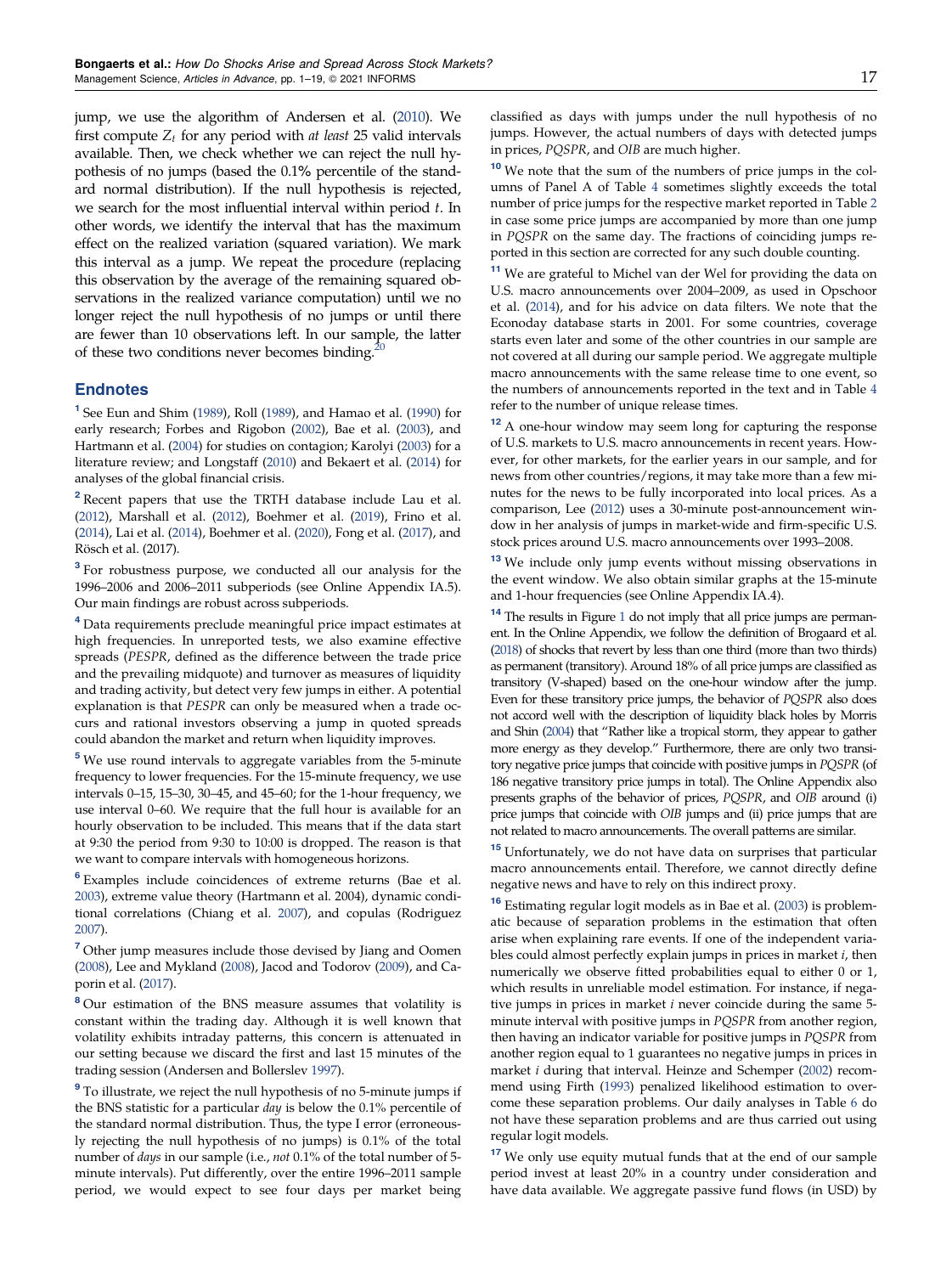<span id="page-18-0"></span>region (as many funds have regional rather than country specialization) and divide by the regional market capitalization of the previous year (available from World Bank). Passive fund flows are measured in bps.

<sup>18</sup> We define a cross of the salient price boundary if on a particular day we observe (i) a change in tenth if index price is below 1,000 units of local currency: for example, from 280 to 293 and (ii) a change in hundreds if index price is above 1,000 units in local currency: for example, from 1,280 to 1,301 (in the spirit of Bhattacharya et al. 2012).

<sup>19</sup> We use the "Volume" data item of the Datastream 100% moneyness volatility surface of the respective local index. We use an exponentially weighted moving average which includes contemporaneous volume with a weighting factor 0.5.

<sup>20</sup> The BNS jump statistic is based on the assumption that the variable of interest follows a Brownian motion plus a Poisson jump process. Jump statistics are commonly applied to prices, but we argue that our time-series of bid-ask spreads and trading activity can be modeled in a similar way. If prices follow a continuous process, so do bid-ask spreads because they are based on bid and ask prices. Because prices and trading activity are jointly determined in many theoretical models, it is natural to assume that trading activity follows a continuous process as well. We transform the stock variable PQSPR to a flow variable by taking log-changes (in line with Pukthuanthong and Roll [2015](#page-19-0), who compute shocks to prices based on the return series).

#### **References**

- Andersen TG, Bollerslev T (1997) Intraday periodicity and volatility persistence in financial markets. J. Empirical Finance 4(2): 115–158.
- Andersen TG, Bollerslev T, Diebold FX, Vega C (2003) Micro effects of macro announcements: Real-time price discovery in foreign exchange. Amer. Econom. Rev. 93(1):36–62.
- Andersen TG, Bollerslev T, Frederiksen P, Nielsen M (2010) Continuous-time models, realized volatilities, and testable distributional implications for daily stock returns. J. Appl. Econometrics 25(2):233–261.
- Bae K-H, Karolyi GA, Stulz RM (2003) A new approach to measuring financial contagion. Rev. Financial Stud. 16(3):717–763.
- Barndorff-Nielsen OE, Shephard N (2006) Econometrics of testing for jumps in financial economics using bipower variation. J. Financial Econom. 4(1):1–30.
- Bekaert G, Ehrmann M, Fratzscher M, Mehl A (2014) The global crisis and equity market contagion. J. Finance 69(6):2597–2649.
- Berkman H, Koch PD, Tuttle L, Zhang YJ (2012) Paying attention: Overnight returns and the hidden cost of buying at the open. J. Financial Quantitative Anal. 47(04):715–741.
- Bernardo AE, Welch I (2004) Liquidity and financial market runs. Quart. J. Econom. 119(1):135–158.
- Bhattacharya U, Holden CWH, Jacobsen S (2012) Penny wise, dollar foolish: Buy-sell imbalances on and around round numbers. Management Sci. 58(2):413–431.
- Boehmer E, Fong KY, Wu J (2019). Algorithmic trading and changes in firms' equity capital. Financial Research Network working paper.
- Boehmer E, Fong KY, Wu J (2020) Algorithmic trading and market quality: International evidence. J. Financial Quant. Anal. 1–30.
- Bollerslev T, Law TH, Tauchen G (2008) Risk, jumps, and diversification. J. Econometrics 144(1):234–256.
- Boudt K, Petitjean M (2014) Intraday liquidity dynamics and news releases around price jumps: Evidence from the DJIA stocks. J. Financial Marketing 17:121–149.
- Boyer BH, Kumagai T, Yuan K (2006) How do crises spread? Evidence from accessible and inaccessible stock indices. J. Finance 61(2):957–1003.
- Brockman P, Chung DY, Pérignon C (2009) Commonality in liquidity: A global perspective. J. Financial Quantitative Anal. 44(4):851–882.
- Brogaard J, Carrion A, Moyaert T, Riordan R, Shkilko A, Sokolov K (2018) High frequency trading and extreme price movements. J. Financial Econom. 128(2):253–265.
- Brunnermeier MK, Pedersen LH (2009) Market liquidity and funding liquidity. Rev. Financial Stud. 22(6):2201–2238.
- Caporin M, Kolokolov A, Renò R (2017) Systemic co-jumps. J. Financial Econom. 126(3):563–591.
- Cespa G, Foucault T (2014) Illiquidity contagion and liquidity crashes. Rev. Financial Stud. 27(6):1615–1660.
- Chiang TC, Jeon BN, Li H (2007) Dynamic correlation analysis of financial contagion: Evidence from Asian markets. J. Internet. Money Finance 26(7):1206–1228.
- Chordia T, Roll R, Subrahmanyam A (2000) Commonality in liquidity. J. Financial Econom. 56(1):3–28.
- Chordia T, Roll R, Subrahmanyam A (2008) Liquidity and market efficiency. J. Financial Econom. 87(2):249–268.
- Cremers KM, Mei J (2007) Turning over turnover. Rev. Financial Stud. 20(6):1749–1782.
- Eun CS, Shim S (1989) International transmission of stock market movements. J. Financial Quant. Anal. 24(2):241–256.
- Firth D (1993) Bias reduction of maximum likelihood estimates. Biometrika 80(1):27–38.
- Fong K, Holden C, Trzcinka C (2017) What are the best liquidity proxies for global research? Rev. Finance 21(4):1355–1401.
- Forbes KJ, Rigobon R (2002) No contagion, only interdependence: Measuring stock market comovements. J. Finance 57(5):2223–2261.
- Frino A, Mollica V, Zhou Z (2014) Commonality in liquidity across international borders: Evidence from futures markets. J. Futures Marketing 34(8):807–818.
- Gârleanu N, Pedersen LH (2011) Margin-based asset pricing and deviations from the law of one price. Rev. Financial Stud. 24(6):1980–2022.
- Hamao Y, Masulis RW, Ng V (1990) Correlations in price changes and volatility across international stock markets. Rev. Financial Stud. 3(2):281–307.
- Hameed A, Kang W, Viswanathan S (2010) Stock market declines and liquidity. J. Finance 65(1):257–293.
- Hartmann P, Straetmans S, de Vries CG (2004) Asset market linkages in crisis periods. Rev. Econom. Statist. 86(1):313–326.
- Heinze G, Schemper M (2002) A solution to the problem of separation in logistic regression. Statist. Med. 21(16):2409–2419.
- Hull JC (2018) Options, Futures, and Other Derivatives, 10th ed. (Pearson, London).
- Jacod J, Todorov V (2009) Testing for common arrivals of jumps for discretely observed multidimensional processes. Ann. Statist. 37(4):1792–1838.
- Jarrow RA, Rosenfeld ER (1984) Jump risks and the intertemporal capital asset pricing model. J. Bus. 57(3):337–351.
- Jiang GJ, Oomen RC (2008) Testing for jumps when asset prices are observed with noise: A "swap variance" approach. J. Econometrics 144(2):352–370.
- Jotikasthira C, Lundblad C, Ramadorai T (2012) Asset fire sales and purchases and the international transmission of funding shocks. J. Finance 67(6):2015–2050.
- Karolyi GA (2003) Does international financial contagion really exist? Internat. Finance 6(2):179–199.
- Karolyi GA, Lee K-H, van Dijk MA (2012) Understanding commonality in liquidity around the world. J. Financial Econom. 105(1):82–112.
- King MA, Wadhwani S (1990) Transmission of volatility between stock markets. Rev. Financial Stud. 3(1):5–33.
- Kyle AS (1985) Continuous auctions and insider trading. Econometrica 53(6):1315–1335.
- Lai S, Ng L, Zhang B (2014) Does PIN affect equity prices around the world? J. Financial Econom. 114(1):178–195.
- Lau ST, Ng L, Zhang B (2012) Information environment and equity risk premium volatility around the world. Management Sci. 58(7):1322–1340.